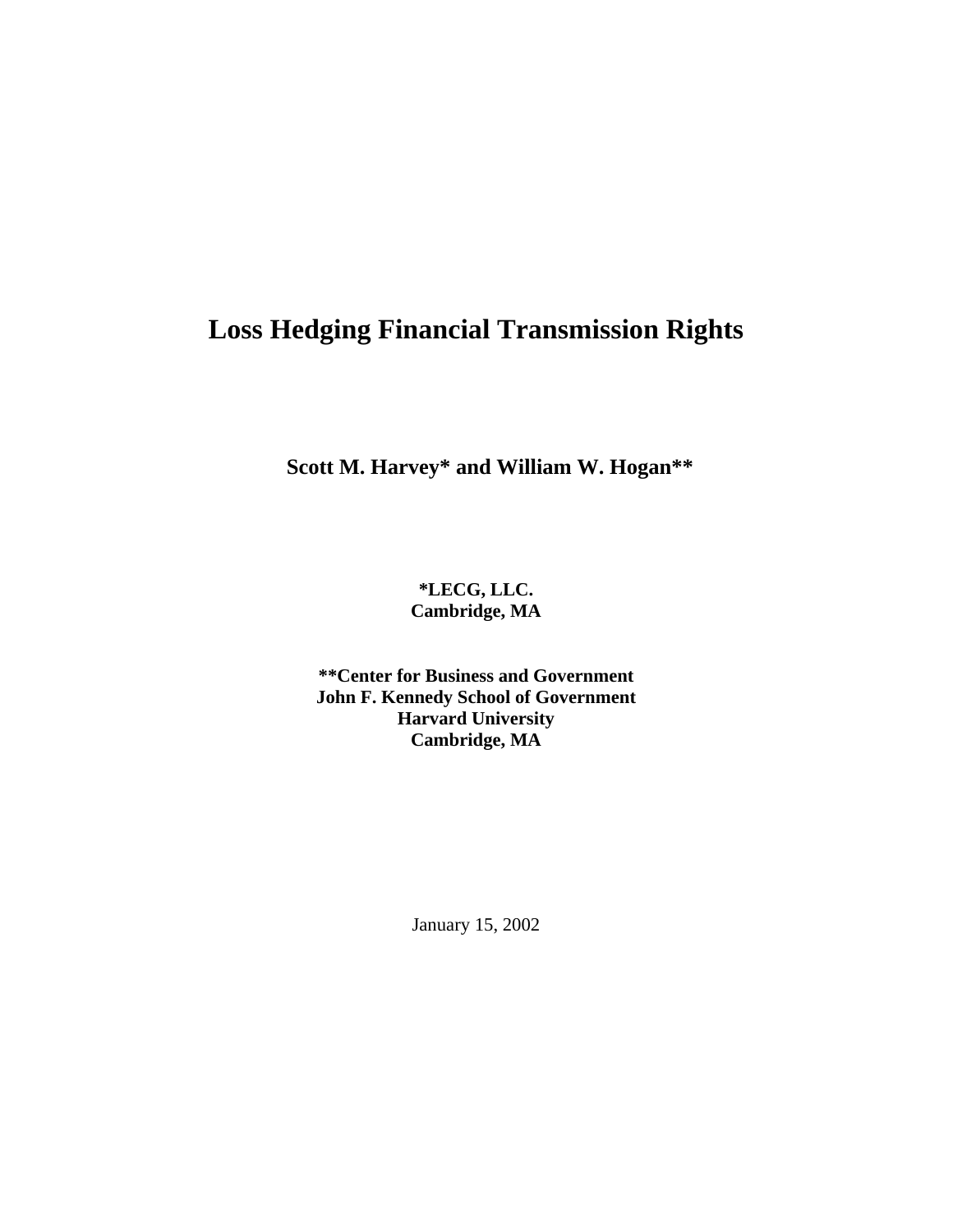# **Table of Contents**

| I.                     |    |  |
|------------------------|----|--|
| II.                    |    |  |
|                        |    |  |
|                        |    |  |
|                        |    |  |
|                        |    |  |
|                        | Е. |  |
|                        | F. |  |
|                        |    |  |
| $\mathbf{IV}_{\cdot}$  |    |  |
|                        |    |  |
|                        |    |  |
|                        |    |  |
| $\mathbf{V}_{\bullet}$ |    |  |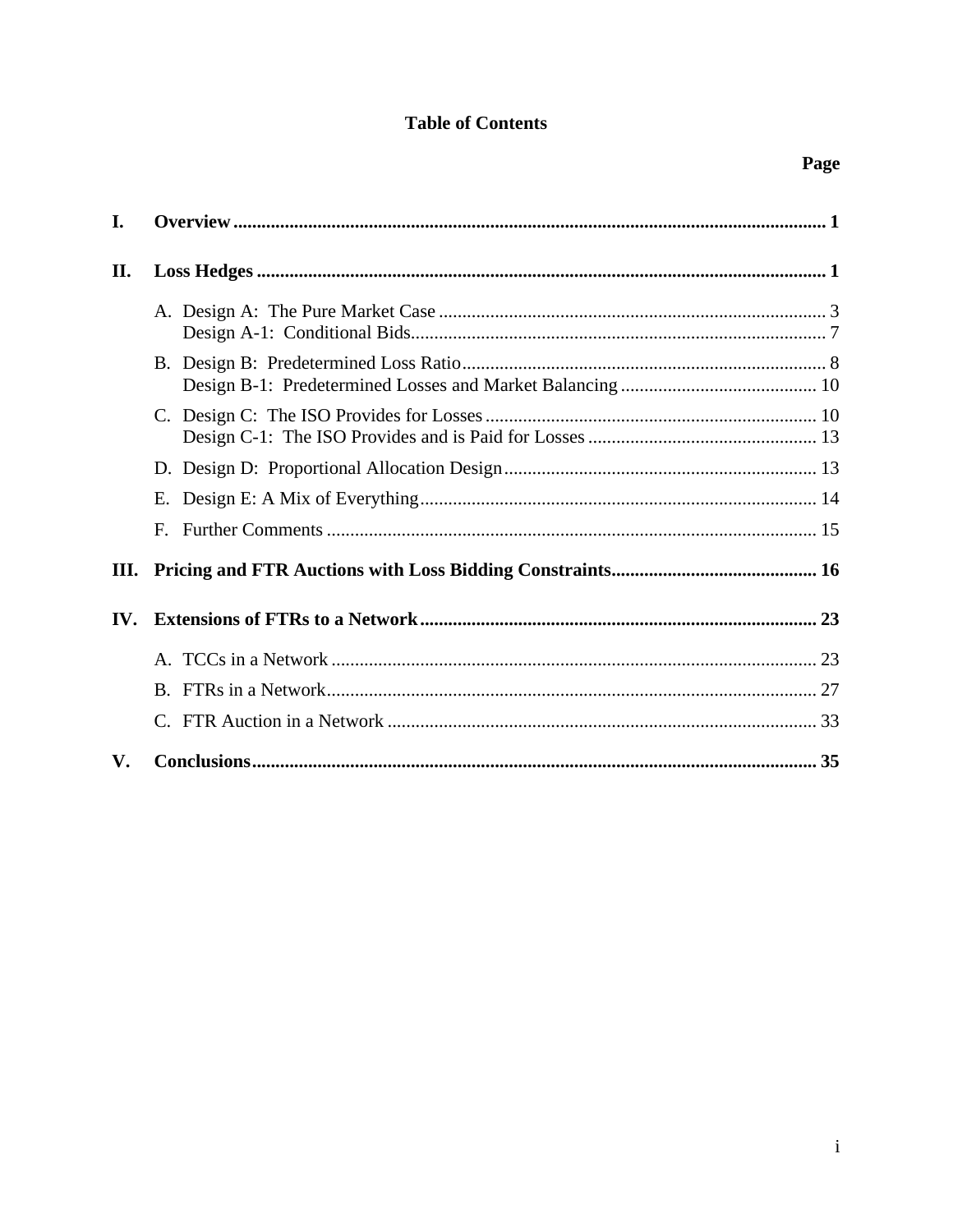#### **LOSS HEDGING FINANCIAL TRANSMISSION RIGHTS**

#### **Scott M. Harvey and William W. Hogan**<sup>1</sup>

#### **I. OVERVIEW**

This note outlines a number of designs for defining Financial Transmission Rights (FTR) that hedge losses as well as congestion and the associated FTR auction. The motivation for the discussion of multiple approaches is the potential for some formulations of loss hedging FTRs to expose the holder to energy price risks and an uncertainty as to the ability and willingness of market participants to bid for FTRs that expose them to such energy price risks. Conversely, some alternative formulations of loss hedging FTRs would impose unhedged energy price risks on the ISO. In the case of congestion-only Transmission Congestion Contracts (TCC), there is no exposure to energy imbalances through the holding of TCCs, and the issue does not arise. However, under this usual TCC formulation, market participants are fully exposed to variations in the cost of losses. The purpose of the FTR extension is to include the effect of losses and provide a perfect hedge for both congestion and loss costs for future use of the transmission system.

#### **II. LOSS HEDGES**

 $\overline{a}$ 

By definition, in accounting for losses the aggregate of the FTR awards cannot be perfectly balanced. The net difference is the energy that would be required to meet the loss requirements of the FTR dispatch. In principle, an individual FTR could be defined for inputs and outputs at any bus, in any combination or mix. In the aggregate, the simultaneous feasibility requirement is only that the net inputs must equal the net outputs plus losses. There is no need for individual FTRs to balance with losses, only for the aggregate to balance to preserve feasibility in the system.

<sup>1</sup> Scott Harvey is a Director with LECG, LLC, an economic and management consulting company. William Hogan is the Lucius N. Littauer Professor of Public Policy and Administration at the John F. Kennedy School of Government, Harvard University. This paper was prepared for the Midwest ISO. The authors are or have been consultants on electricity market design and transmission pricing, market power or generation valuation issues for American National Power; Brazil Power Exchange Administrator (ASMAE); British National Grid Company; Calpine Corporation; Commission Reguladora De Energia (CRE, Mexico); Commonwealth Edison; Conectiv; Constellation Power Source; Detroit Edison; Duquesne Light Company; Dynegy; Edison Electric Institute; Electricity Corporation of New Zealand; Electric Power Supply Association; Entergy; General Electric Capital; GPU, Inc. (and the Supporting Companies of PJM); GPU PowerNet Pty Ltd.; ISO New England; Midwest ISO; National Independent Energy Producers; New England Power; New York Energy Association; New York ISO; New York Power Pool; New York Utilities Collaborative; Niagara Mohawk Corporation; Ontario IMO; PJM Office of the Interconnection; Pepco; Public Service Electric & Gas Company; Reliant Energy; San Diego Gas & Electric; Sempra Energy; Mirant/Southern Energy; SPP; TransÉnergie; Transpower of New Zealand Ltd.; Westbrook Power; Williams Energy Group; and Wisconsin Electric Power Company. The analysis here draws on earlier work for and extensive interaction with Transpower of New Zealand. The views presented here are not necessarily attributable to any of those mentioned, and any errors are solely the responsibility of the authors.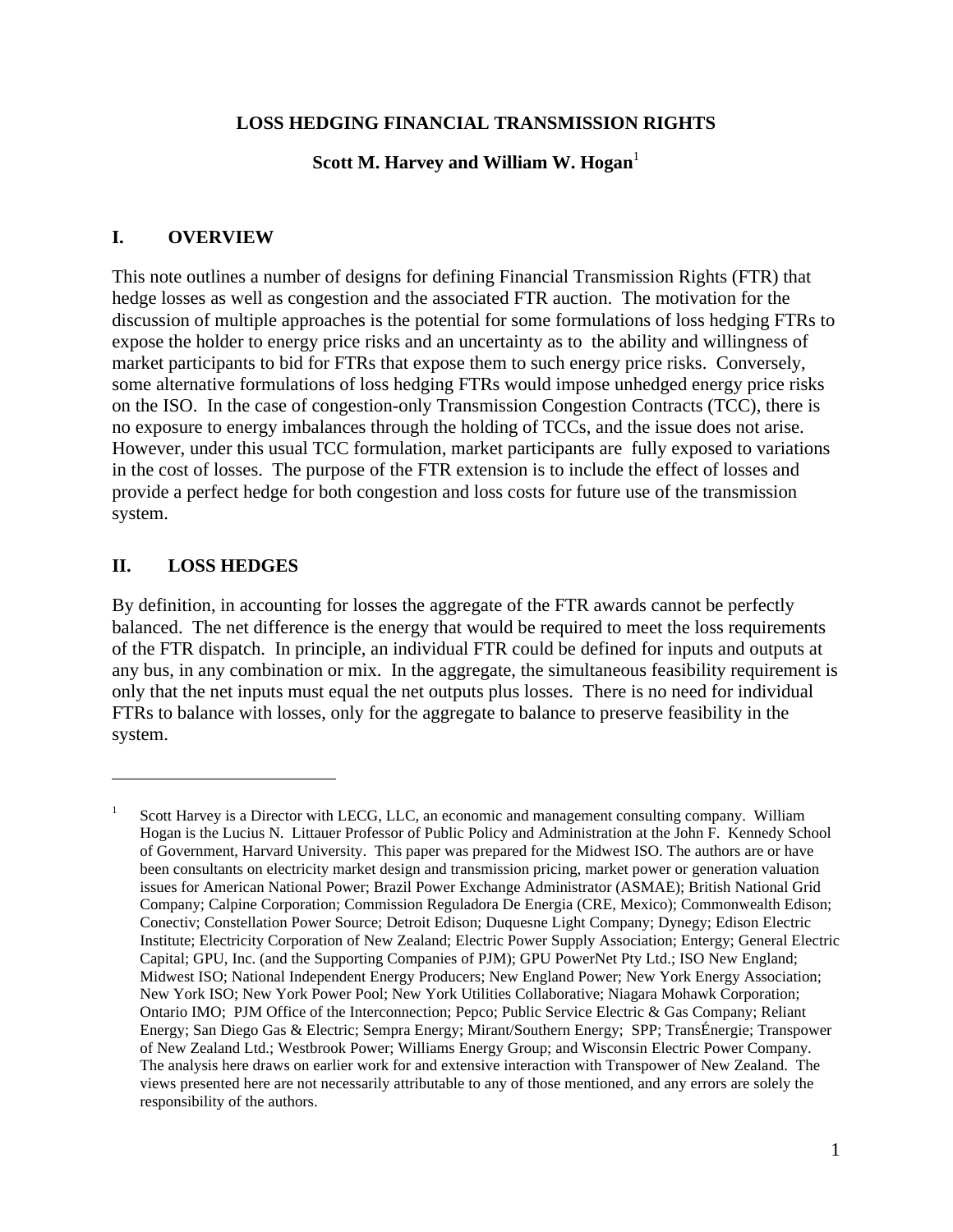Although a great deal of flexibility could be allowed, it is convenient to separate the key issues by defining two generic types of FTRs. Any pattern of simultaneously feasible FTRs could be decomposed into balanced FTRs between locations, with the inputs and outputs equal, and unbalanced FTRs at a location, where the requirement is to inject or withdraw a given amount of energy. Consistent with current implementations, we define these as FTR obligations. Treatment of FTRs as options would be more complicated and would raise some additional issues not discussed in this paper. $<sup>2</sup>$ </sup>

Hence, a general FTR for 208 MW in at A and 200 MW out at B could be decomposed into a balanced FTR for 200 MW between A and B, and an unbalanced FTR of 8 MW in at A. Each FTR would operate in the same way, being a financial contract to pay the difference in value for the withdrawals minus the injections. In the case of the balanced FTR, this is  $p_B 200-p_A 200 =$  $(p_B - p_A)200$ . In the case of the FTR at A this would be  $-p_A 8$ . In both cases, the FTR payment would exactly offset the payments in the spot market if the holder's schedules matched its FTR holdings. The transmission charge to the participant for the movement of 200 MW in the spot market would be  $(p_B - p_A)200$ , and the payment to the participant for 8 MW of energy would be pA8. If the participant always injected 208 MW and withdrew 200 MW, there would be no net payments by the participant.

Furthermore, to the extent that the participant actually had the ability to inject 208 MW and withdraw 200 MW and submitted bids reflecting the incremental costs of these injections and withdrawals, any deviation from schedules matching the FTR holdings, with the accompanying net payments for FTRs and spot transactions, would be profitable compared to following a schedule matching the FTR holdings. Whether the hedge would reduce or increase the cost of the transaction, however, would depend on the price of the hedge, the amount of the unbalanced obligation, and the actual levels of energy prices and marginal losses, both in the hours in which the transactions flows and those in which it does not. Once purchased, however, either a balanced or unbalanced FTR would lock in the cost of losses associated with the hedged transaction, as well as the congestion costs.

The ISO could award both balanced and unbalanced FTRs in a single auction. Market participants could bid for any mix of balanced and unbalanced FTRs they chose. The auction problem would reduce to a form of economic dispatch with the side constraint that some bids for inputs and outputs must be individually balanced. There would be a market clearing price for each type of FTR, and the awards would be made at the market clearing price, not the amount bid. The mix of FTRs awarded would be determined in the auction to maximize the aggregate value as measured by the bids, subject to the constraint that the awards would be simultaneously feasible.

In the case of an unbalanced FTR at a location, the participant would be selling energy forward at the price determined in the FTR auction (or buying energy forward if unbalanced purchases

 $\overline{a}$ 

While the concept of loss hedging FTR options would fit within the general simultaneous feasibility approach generally applied to financial rights, the extension to loss hedging options would raise additional complexities that we have not resolved. The concept of loss hedging flowgate rights would also raise a variety of implementation issues that we have not resolved.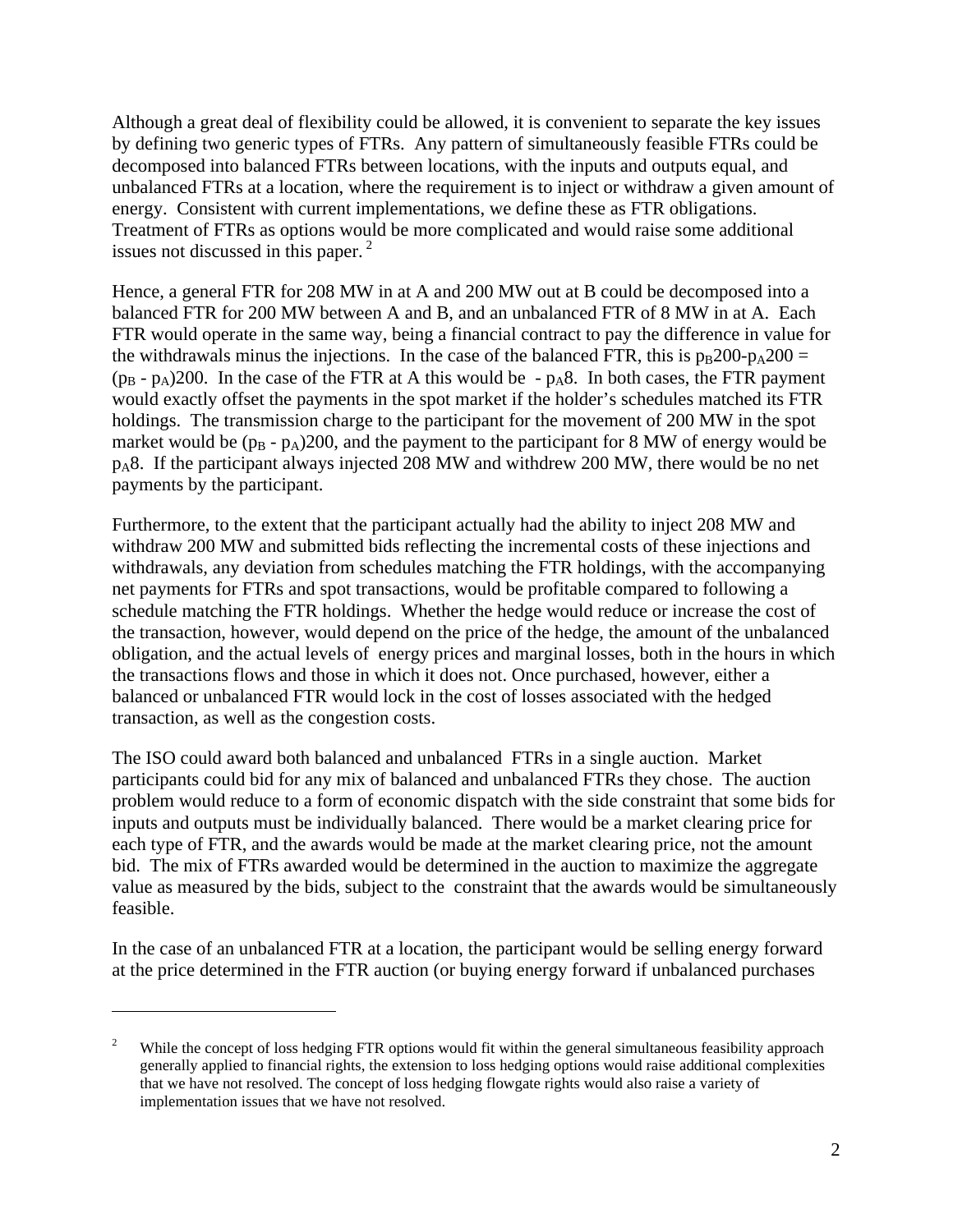were permitted in the auction). If the winner has a matching capability to produce the energy, or an equivalent contract for energy input, then there would be a perfect hedge. Of course, the holder of the unbalanced FTR forgoes the ability to sell the same energy in the future when spot prices might be higher, but that is the implication of the forward contract. The holder is exposed to opportunity cost risk, but not to cash flow risk as prices change.

In the case of the balanced FTR between locations, there appears to be less exposure to energy price changes, because the FTR obligation does not entail net injections. However, this is less true than it appears. If the holder of a balanced FTR also matches this with the ability to produce and use the energy, or with supply and demand contracts to the same effect, then there is no cash flow risk. However, there is the same opportunity cost risk on both ends of the transaction. Moreover, the price paid for the balanced FTR will reflect the cost in the auction of purchasing losses on a forward basis.

Moreover, regardless of the forward loss hedges, each market participant is exposed to market prices at the margin, reflecting the cost of marginal losses as well as congestion. The loss hedges therefore do not interfere with marginal incentives. The degree of risk and the willingness of market participants to accept the risk exposure associated with loss hedging FTRs is an open question. It may be that introduction of a losses component into congestion hedges creates no serious problems, or it may be that market participants would be unwilling to accept anything other than balanced FTRs. Hence, here we address some of the choices that would be available in defining different approaches to FTR definition and the associated auction.

Certain common implications of all of these auction models are discussed in Section F below.

#### **A. Design A: The Pure Market Case**

In this design, auction participants can bid for and offer balanced FTRs between locations, or unbalanced FTRs at a location. Unbalanced FTRs are individual injections of a specified quantity of MW or withdrawals of a specified quantity of MW at a particular bus. Such unbalanced FTRs to inject MW are the equivalent of selling energy forward, while those to withdraw MW would be the equivalent of buying energy forward. The balanced FTR would identify a quantity of energy that would be input at one location and withdrawn at another location.

The overall award of balanced and unbalanced FTRs would be constrained to satisfy a simultaneous feasibility criteria, that would include losses. In aggregate, the FTRs would therefore reflect injection quantities that are greater than the aggregate withdrawal quantities. Thus, the FTRs in total would reflect the actual losses for an equivalent level of loads and pattern of injections.

The choice of bids would be left to the market participants, and because the simultaneous feasibility criteria would account for both transmission congestion and losses, the awards would involve no financial commitments or obligations for the ISO under market equilibrium with the anticipated grid available.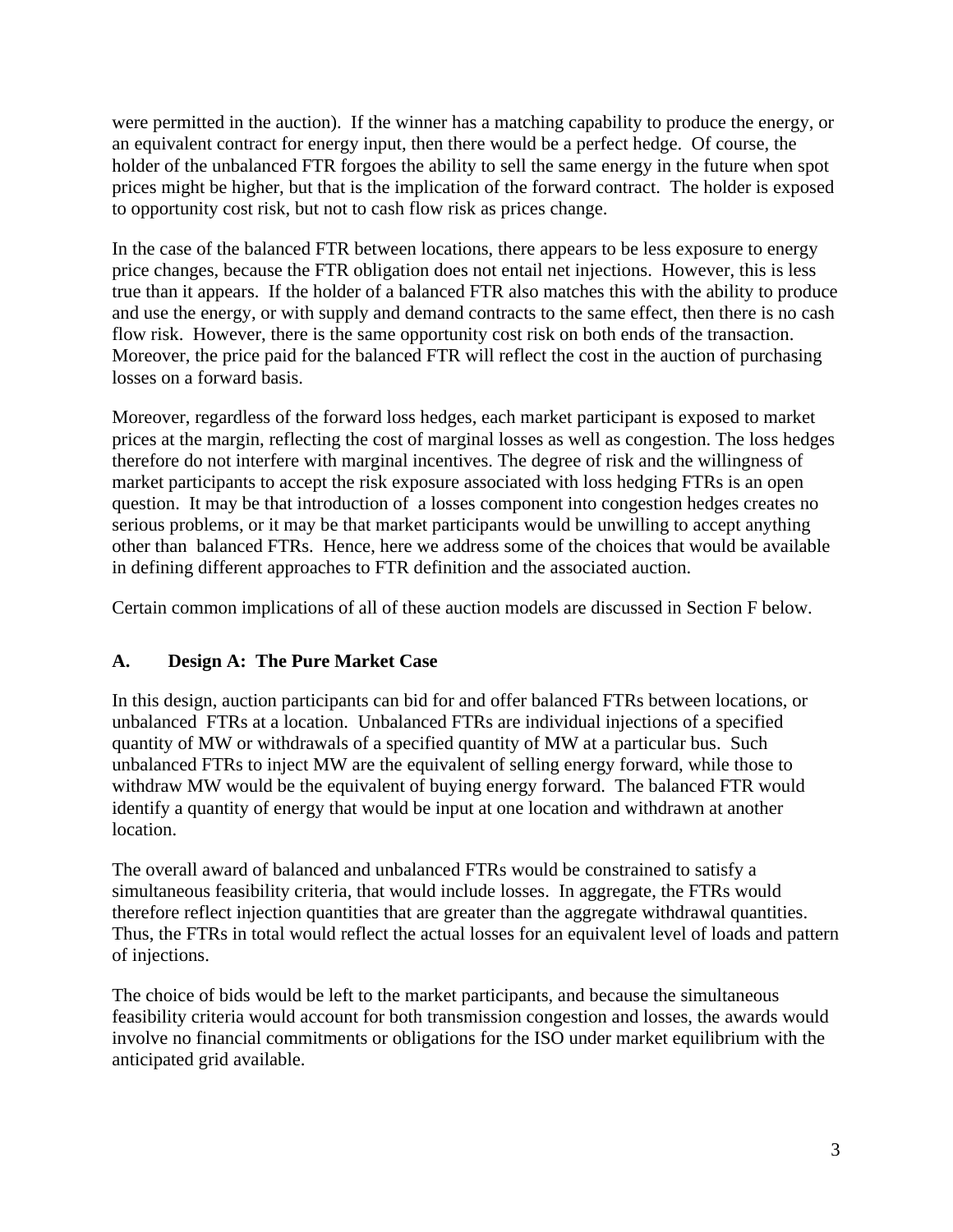#### **Example**

 $\overline{a}$ 

The operation of loss hedges can be illustrated for a simple system in which energy is injected at A and delivered at B. For this system:

 $q = Total$  deliveries at B Total losses = .0005  $q^2$ Average losses per MW delivered  $= .0005$  q Marginal losses per MW delivered  $= .001$  q

Thus, if the quantity of FTR hedges for deliveries at B that cleared in the auction were 100MW, then there would be corresponding obligations to deliver 105MW in the auction. If the actual loads at B hedged by these FTRs were 100MW at B and the price of energy at A were \$30/MWh, then the ISO would be revenue neutral in the settlements process, collecting a net losses residual of \$150 in the energy market,<sup>3</sup> and making net payments of \$150 to FTR holders.<sup>4</sup>



If the actual loads at B hedged by the FTRs were more than 100MW, then the losses residual collected by the ISO would exceed the required payments to FTR holders and the ISO would have residual energy market revenues to credit against charges for sunk costs. It is noteworthy that if the actual loads at B hedged by the FTRs were less than 100MW, then the losses residual collected by the ISO would also exceed the required payments to FTR holders, because the obligation to deliver energy for losses implicit in the unbalanced FTRs would exceed the energy required to supply losses in the actual dispatch (see the cases for loads of 50 and 75MW in Table 2).

<sup>&</sup>lt;sup>3</sup> The net payment by energy market participants would be  $100*\$33 - 105 * \$30$ .

<sup>&</sup>lt;sup>4</sup> The net payment to FTR holders would be  $100 * $33 - 105 * $30$ .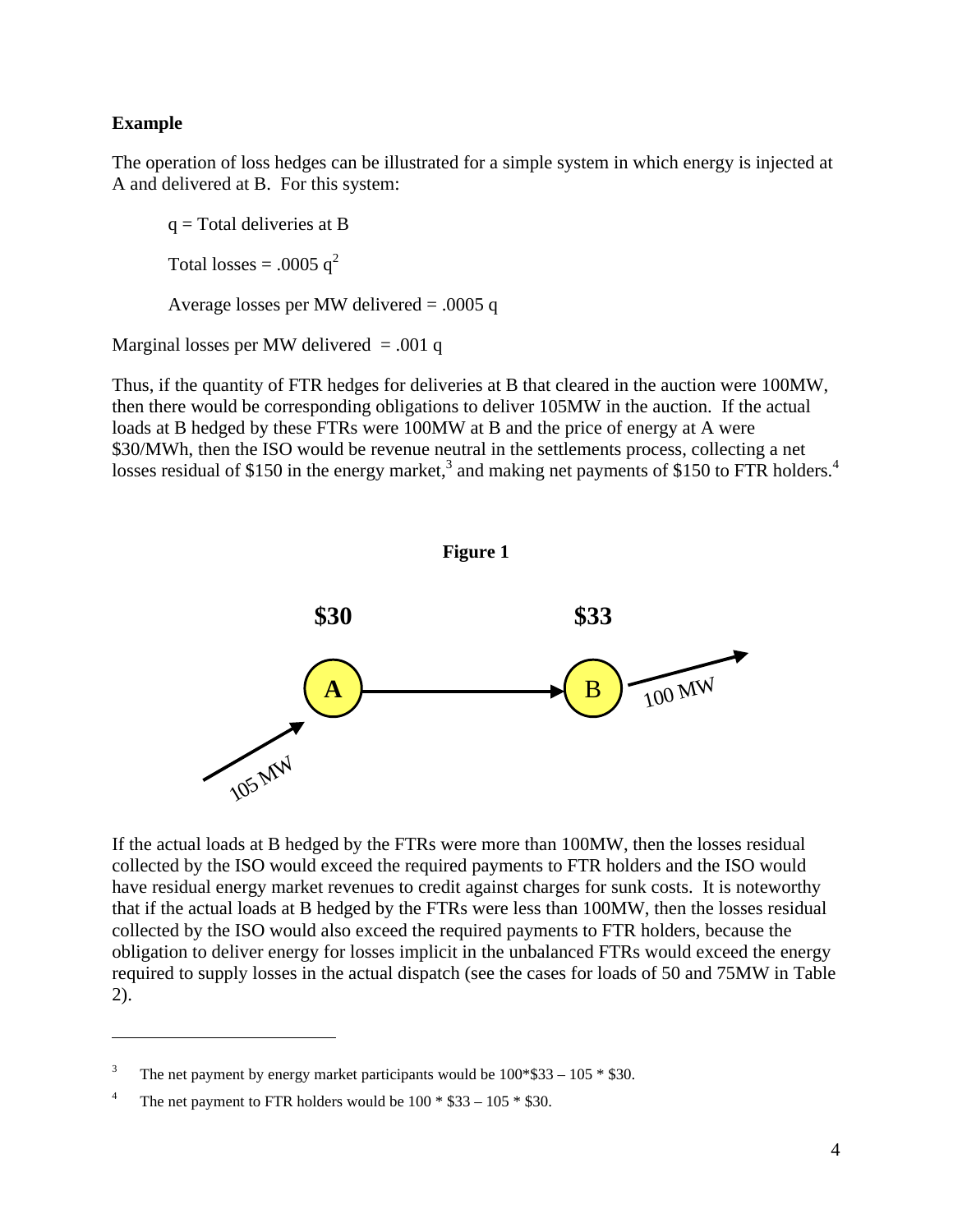| Table 2<br><b>Settlements</b>                   |                      |                |                        |                  |         |        |  |
|-------------------------------------------------|----------------------|----------------|------------------------|------------------|---------|--------|--|
| Loss<br><b>Example</b>                          | <b>FTR</b><br>Awards |                | <b>Actual Dispatch</b> |                  |         |        |  |
| q                                               | 100                  | 100            | 25                     | 50               | 75      | 200    |  |
| <b>Total Loss</b>                               | 5                    | 5              | 0.3125                 | 1.25             | 2.8125  | 20     |  |
| <b>Average Loss</b>                             | 0.05                 | 0.05           | 0.0125                 | 0.025            | 0.0375  | 0.1    |  |
| <b>Marginal Loss</b>                            | 0.1                  | 0.1            | 0.025                  | 0.05             | 0.075   | 0.2    |  |
| Injections                                      | 105                  | 105            | 25.3125                | 51.25            | 77.8125 | 220    |  |
| Withdrawals                                     | 100                  | 100            | 25                     | 50               | 75      | 200    |  |
| Price at B                                      |                      | 33             | 30.75                  | 31.5             | 32.25   | 36     |  |
| Price at A                                      |                      | 30             | 30                     | 30               | 30      | 30     |  |
| <b>ISO</b> Net Energy<br><b>Market Revenues</b> |                      | 150            | 9.375                  | 37.5             | 84.375  | 600    |  |
| <b>ISO Net FTR</b><br>Payments                  |                      | $-150$         | 75                     | $\boldsymbol{0}$ | $-75$   | $-450$ |  |
| Net ISO                                         |                      | $\overline{0}$ | 84.375                 | 37.5             | 9.375   | 150    |  |

It can also be seen in this example that if the actual loads are sufficiently low relative to the loads hedged by FTRs, the settlement of the loss hedging FTRs will entail payments to the ISO by the aggregate of the FTR holders.

It is important to understand that although the simultaneous feasibility criteria ensures that the aggregate injections exceed aggregate withdrawals by the amount of losses, absent other restrictions there is no necessary relationship between the injections and withdrawals cleared by an individual market participant in the auction. Thus, FTRs providing for injections of 50 at A and withdrawals of 75 at B, injections of 35 at A and withdrawals of 25 at B, and injections of 20 at A would satisfy the overall simultaneous feasibility criteria, as would many other combinations of injection and withdrawal awards.

# **Advantages**

- 1. Design A would be revenue adequate for the ISO if the awarded FTRs were simultaneously feasible on the full grid representation.
- 2. Market participants submitting bids to buy balanced FTRs would be able to specify the maximum price they would be willing to pay for the balanced hedge through their bids.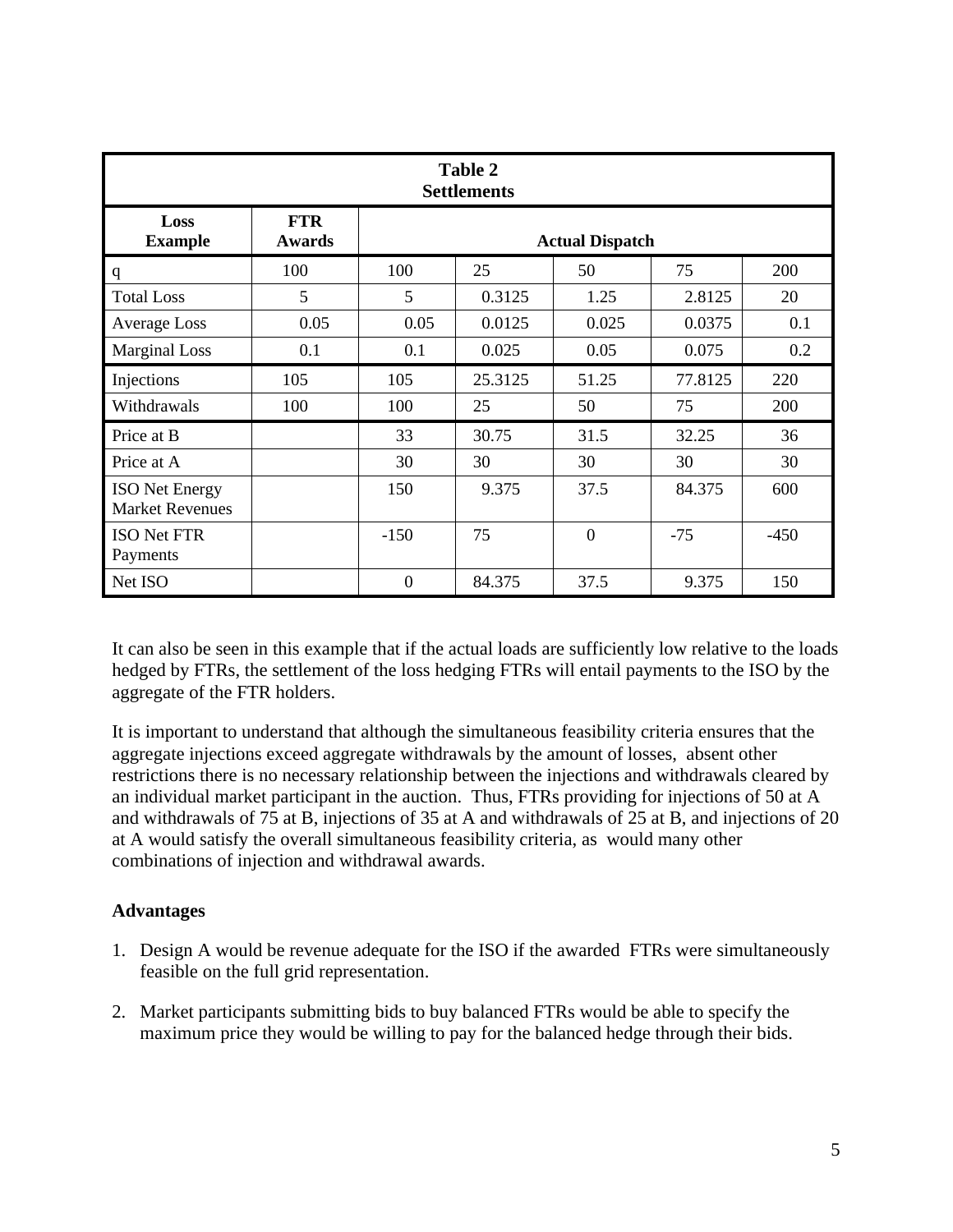- 3. Market participants submitting offers to supply energy for losses through unbalanced FTRs could determine the minimum price they would be willing to accept for the energy through their offer prices.
- 4. Implementing this design may require only minimal changes to existing software for the feasibility test.

#### **Disadvantages**

1. Auction participants who seek to self-provide losses by submitting bids for both balanced and unbalanced FTRs may end up being awarded only unbalanced FTRs or only balanced FTRs.

In this circumstance, the market participants awarded the unbalanced FTRs would find themselves locked into a long-term contract to sell energy. There is a potential concern that market participants seeking hedges for transactions may see the risks associated with being awarded such an unbalanced energy sale as too great and offers to supply energy for unbalanced FTRs, therefore, might be sparse.

2. If interest in unbalanced FTRs is sparse, this will limit the amount of balanced FTRs that can be awarded in the auction while satisfying the simultaneous feasibility test.

It is therefore possible that the bundling of loss and congestion hedges could raise the cost of acquiring balanced hedges by more than the value to buyers of the associated loss hedge, leading to a reduction in the number of congestion hedges sold in the FTR auction, relative to the number of TCCs that would have been awarded in a TCC auction.

3. The ISO would be required to monitor the performance risk of entities selling unbalanced FTRs in the auction. To the extent that the energy sellers lack generating assets, unfavorable changes in energy prices could dramatically raise the cost of covering such forward sales, requiring the ISO to actively track performance risk.

Design A is a pure price driven approach to FTR definition and auction. Everything would be voluntary and we would let the bid and offer prices determine which FTRs were awarded and the degree of imbalance, as well as the prices of the hedges.

Given the concern with design A that the unbalanced FTR product might be rejected by the market participants, we can consider what participants might find more commercially appropriate within the limits of what is possible. As the argument goes, market participants really want balanced FTRs. However, they recognize that someone must take responsibility for the losses. This might be acceptable if this onerous responsibility were spread equitably among the various participants. In other words, by this argument, most everyone who obtained a balanced FTR would willing to accept a proportionate or fair amount of the necessary unbalanced FTRs.

If equitable sharing is important, the pure market auction would be complicated for auction participants who could not predict the final losses ratio before they bid. They could not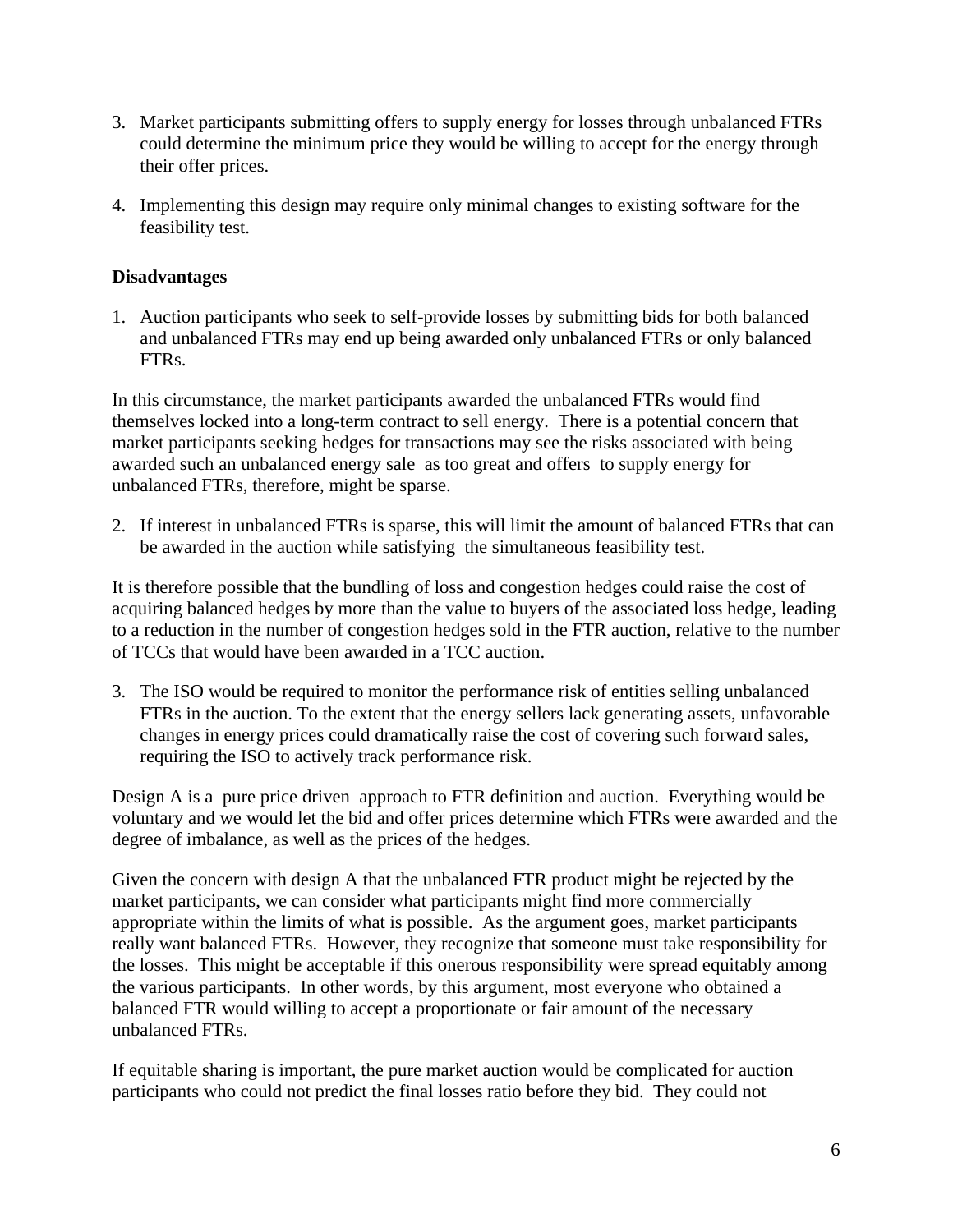determine beforehand what the injection quantity would be for a given withdrawal quantity in an unbalanced FTR. The loss ratio, however, would affect the amount of their bid. Such risk in unbalanced FTRs may lead auction participants to prefer bidding only on balanced FTRs.

The search for an appropriate definition of and equitable allocation, therefore, is the motivation for the designs below. This includes mechanisms that allow market participants to express the willingness to accept unbalanced FTRs in terms of the award of balanced FTRs, and designs that impose some of this responsibility on the ISO.

## *Design A-1: Conditional Bids*

A modified version of Design A, called Design A-1, "Conditional Bids," would also allow customers to bid for balanced FTRs and unbalanced FTRs. This design, however, would allow the buyers to impose a constraint on the ratio of unbalanced to balanced FTRs awarded to them. In this way, customers are protected, if they so desire, from receiving only a long-term contract to sell energy without a corresponding balanced FTR, as is possible under Design A.

To effectuate such an outcome, the ISO would allow side constraints that set a range on the unbalanced FTR, perhaps expressed as a percentage of the withdrawal quantity of the balanced FTR. For example, the range may be set such that between 100 and 110 percent of the withdrawal quantity of the balanced FTR would be sold forward. If a customer bid for a balanced FTR with 100 MW of withdrawals, it could set 100 to 110 MW as the range of its agreeable injection quantity. If the customer received only a 50 MW FTR in the auction with this side constraint, its injection quantity would range from 50 to 55 MW.

This would be equivalent to a balanced FTR for up to 100 MW , and an unbalanced FTR for up to 10 percent of the award of the balanced FTR.

The additional restriction on the awards would reduce the set of feasible FTRs compared to design A, given the same bids. However, the ability to impose the constraint may expand the range of bids, allowing both lower FTR costs and higher total awards of FTRs in terms of both number and value.

This restriction would not change the aggregate properties of the FTRs as illustrated in the example for Design A.

#### **Advantages**

1. This design gives auction participants some certainty as to the composition of their FTRs before bidding into the auction.

The market participants would know that any FTRs received could not fall outside the limits set in their side constraint. They would not be awarded an unbalanced FTR to sell energy forward while being denied a corresponding balanced FTR, unless they had indicated a willingness to accept this outcome by bidding for unbalanced FTRs without the constraint.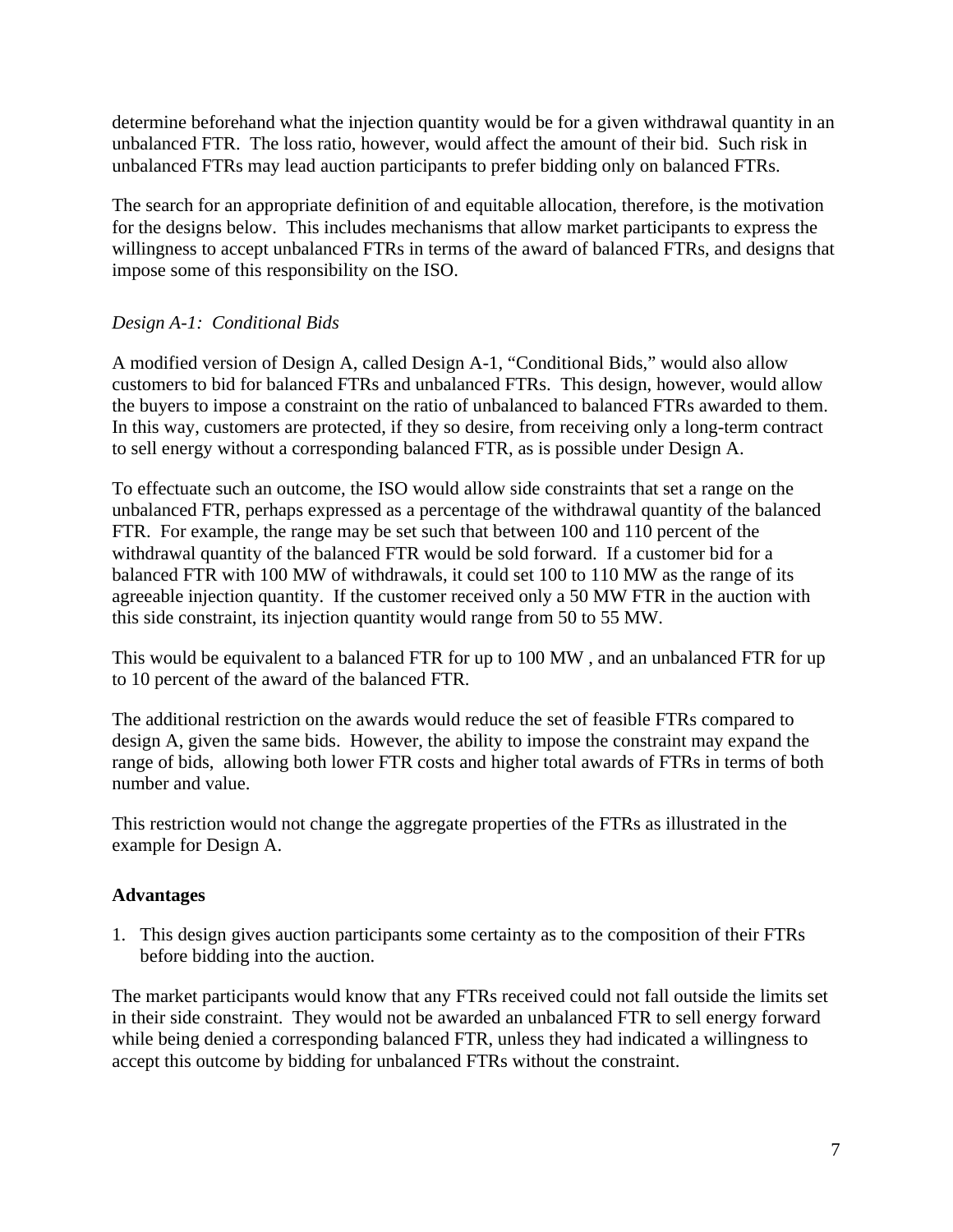- 2. Market participants submitting bids to buy balanced FTRs would be able to determine the maximum price they would be willing to pay for their hedge through their bids.
- 3. This design helps to avoid the potential problem of unduly expensive transmission FTRs. By making receipt of unbalanced FTRs conditional on the receipt of balanced FTRs, it negates some of the potential risks inherent in offering to supply energy to support the losses associated with an FTRs.
- 4. The side constraints for limits on the awards could be included as simple linear constraints which would be a modest addition to the auction software.
- 5. By awarding unbalanced FTRs in conjunction with balanced FTRs and applying the simultaneous feasibility criteria to both transmission constraints and losses, the ISO would not have financial responsibility for injecting losses into the system.

## **Disadvantages**

- 1. The participants could still face some uncertainty in the range of unbalanced awards.
- 2. The price of unbalanced offers might still be high, reflecting aversion to energy price risk, but by submitting coupled bids for balanced and unbalanced FTRs, the net price of FTRs hedging deliveries would not be too high.
- 3. There would still be performance risk associated with forward sales of unbalanced FTRs in the forward auction. Because the forward FTR auction would still include such unbalanced FTRs the ISO would still need to carefully track the financial position of entities holding such forward positions. This might require more active tracking of forward positions than most ISO currently undertake..

# **B. Design B: Predetermined Loss Ratio**

Design B defines the unbalanced FTR requirement in advance. Through some process, the ISO selects a pre-determined loss ratio and, in effect, imposes this ratio as a side constraint on the award of balanced FTRs. The constraint would now be an equality specified by the ISO, instead of a range or ratio specified by the bidder. The loss ratio, moreover, would be calculated before the auction and it would not necessarily satisfy the simultaneous feasibility criteria for losses. The simultaneous feasibility criteria for transmission constraints would still be enforced in the auction.

The operation of this design can be illustrated with the same example used to illustrate design A. If the ISO established a pre-determined loss ratio of 1.05 and 100 FTRs from A to B were acquired in the auction, then the settlements and revenue adequacy would be exactly as shown in Table 2.

Suppose, however, that 200 FTRs were acquired in the auction at the pre-determined 1.05 loss ratio, as portrayed in Table 3. In this circumstance there would be a potential for ISO revenue inadequacy, even if the actual load at B never exceeded 100MW. The revenue adequacy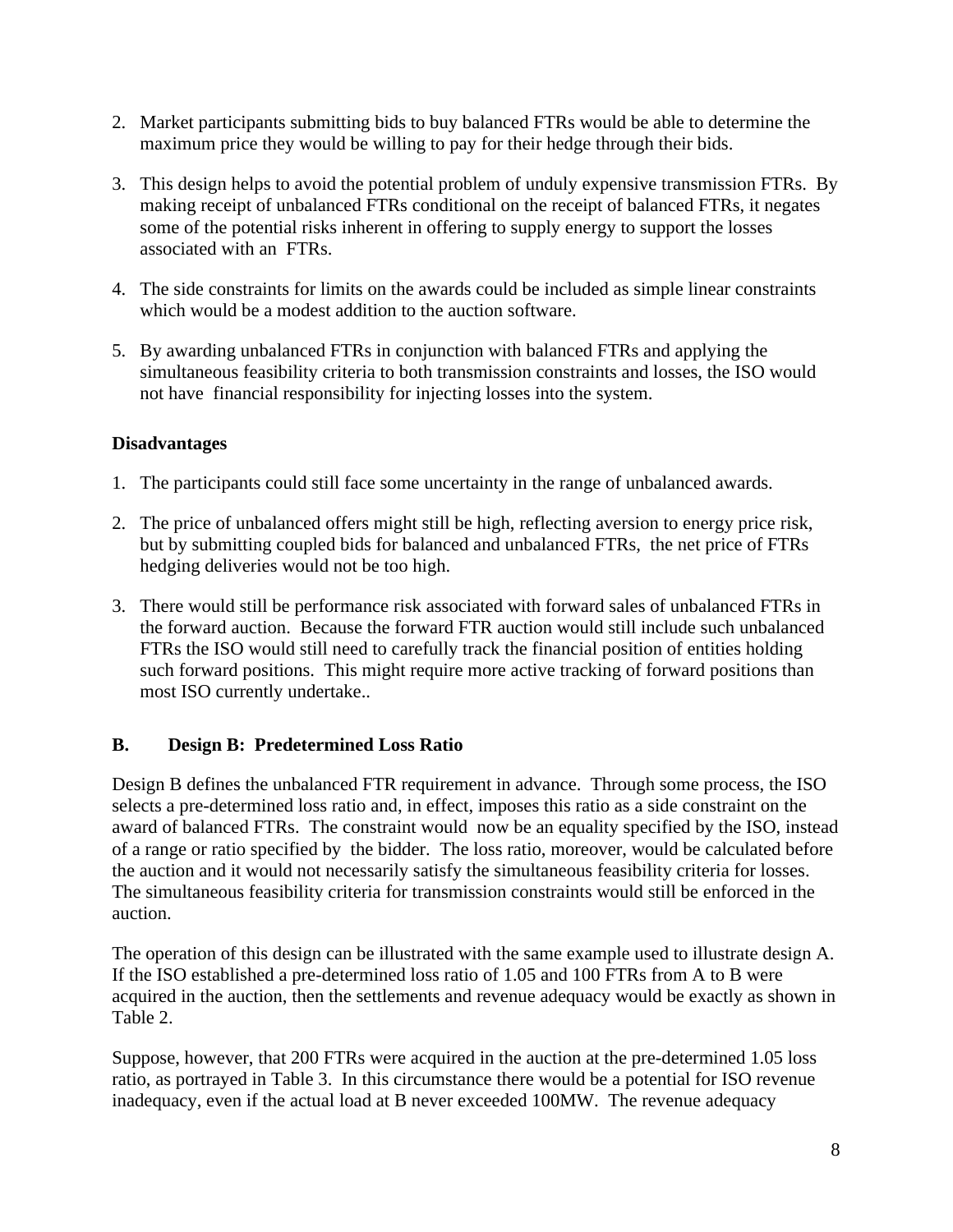| Table 3<br><b>Settlements</b>                   |                      |                                       |                        |                |           |        |  |
|-------------------------------------------------|----------------------|---------------------------------------|------------------------|----------------|-----------|--------|--|
| Loss<br><b>Example</b>                          | <b>FTR</b><br>Awards |                                       | <b>Actual Dispatch</b> |                |           |        |  |
| q                                               | 200                  | 100                                   | 25                     | 50             | 75        | 200    |  |
| <b>Total Loss</b>                               | 10                   | 5                                     | 0.3125                 | 1.25           | 2.8125    | 20     |  |
| <b>Average Loss</b>                             | 0.05                 | 0.05                                  | 0.0125                 | 0.025          | 0.0375    | 0.1    |  |
| <b>Marginal Loss</b>                            | 0.1                  | 0.1                                   | 0.025                  | 0.05           | 0.075     | 0.2    |  |
| Injections                                      | 210                  | 105                                   | 25.3125                | 51.25          | 77.8125   | 220    |  |
| Withdrawals                                     | 200                  | 100                                   | 25                     | 50             | 75        | 200    |  |
| Price at B                                      |                      | 33                                    | 30.75                  | 31.5           | 32.25     | 36     |  |
| Price at A                                      |                      | 30                                    | 30                     | 30             | 30        | 30     |  |
| <b>ISO</b> Net Energy<br><b>Market Revenues</b> |                      | 37.5<br>9.375<br>150<br>84.375<br>600 |                        |                |           |        |  |
| <b>ISO Net FTR</b><br>Payments                  |                      | $-300$                                | 150                    | $\overline{0}$ | $-150$    | $-900$ |  |
| Net ISO                                         |                      | $-150$                                | 159.375                | 37.5           | $-65.625$ | $-300$ |  |

problem would arise because the loss payout associated with the 200 FTRs exceeds the loss rentals collected on 100MW of load.

Competition in the FTR auction should in principle drive auction clearing prices to a level at which the ISO is revenue adequate on an expected value basis, but the absence of ISO reservation prices in the auction combined with risk aversion by market participants, could result in auction prices that leave that ISO revenue inadequate on an expected value basis. Moreover, even if the ISO were revenue adequate on an expected value basis, the ISO would not be hedged against its FTR obligations and unfavorable outcomes could result in substantial revenue shortfalls by the ISO.

#### **Advantages**

1. An advantage of this approach is that the ISO can determine and make known to customers the loss ratio before the auction.

This approach provides bidders with certainty about the required injection quantity for a given output quantity. The administration of the auction itself would also be fairly straightforward.

#### **Disadvantages**

1. The preset loss ratio would never be exactly correct in the aggregate with respect to the loss contributions required for ISO revenue adequacy. Hence, there must be some method for handling the residual or making- up the difference. Under this design, the ISO would incur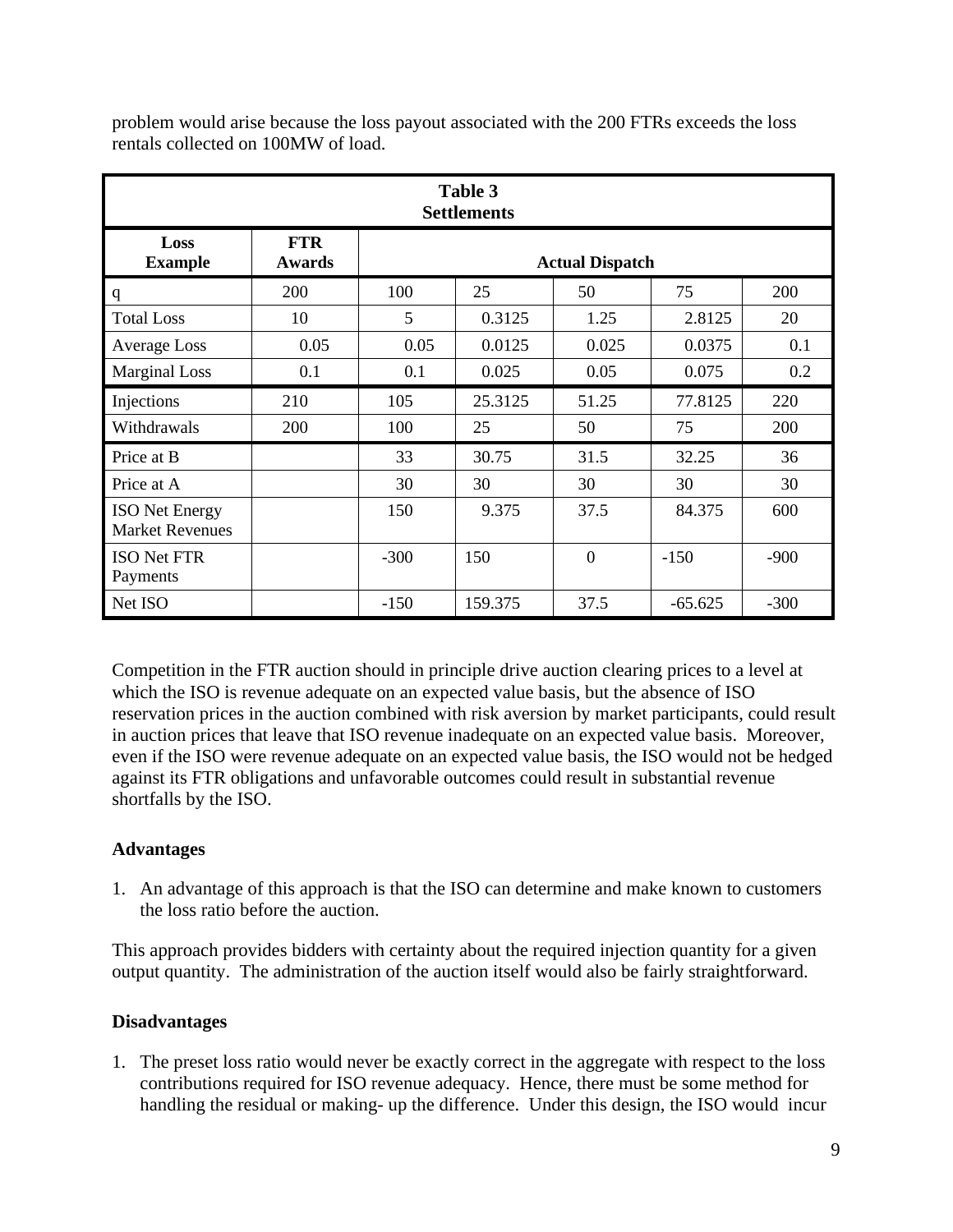the financial obligation to buy power to cover the actual losses, and would in effect take on the risk of forward energy contracts. Moreover, if market participants were risk averse, the ISO could be revenue inadequate on an expected value basis.

- 2. This design requires a method for pre-specifying the loss ratio associated with every possible combination of injection and withdrawal points. If a uniform loss ratio were used, the loss ratio might be relatively high between some points and low between others. This would be particularly problematic for counterflow transactions, which would reduce losses but would be required to inject more energy than withdrawn to cover the counterflow FTRs. This could magnify rather than reduce the energy price risk associated with the holding of FTRs and discourage market participants from offering counter-flow FTRs.
- 3. Alternatively, the pre-determined loss ratio could vary by location, perhaps based on a scaling down of the marginal losses in a high load power flow, with all loss ratios defined relative to the reference bus. This approach could potentially reduce energy price risk by reducing the likely imbalance between the losses reflected in the FTRs and those in the actual dispatch, particularly for counter-flow transactions. On the other hand, the pre-determined loss ratio could potentially expand the potential for ISO revenue inadequacy as a result of more opportunity for market participants to submit bids for large quantities of FTRs between individual points with inappropriate pre-determined loss ratios.

# *Design B-1: Predetermined Losses and Market Balancing*

A close relative of this approach would be to combine the intent of Design B with the idea in Design A-1. Here the ISO would announce some predetermined loss ratio between locations, and allow those who choose to do so to bid with the equality constraint implied. However, the auction would also allow for market bids for unbalanced FTRs at locations, and the auction simultaneous feasibility criteria would be enforced for losses as well as transmission constraints, requiring purchases or sales of enough unbalanced FTRs that the ISO would be fully hedged. In this way, the ISO would avoid either taking on energy price risk or being exposed to revenue inadequacy on an expected value basis if market participants were risk averse. This design is effectively equivalent to design A-1 with a pre-specified ratio.

Note that this idea could be extended by allowing a variant of Design A-1 where the limits on the ratio of unbalanced to balanced FTRs would be accepted as an equality or an inequality. The equality would be equivalent to setting the FTRs of the form 1.x in at A, 1 out at B, at any price up to z\$. The market participants could decide for their own bids. The ISO's announcement of the predetermined loss ratio, therefore, would be for information only.

#### **C. Design C: The ISO Provides for Losses**

Design C would go in the opposite direction of Design B-1. Here, the ISO would allow customers to bid for balanced FTRs only, where the injection quantity equals the withdrawal quantity. The ISO would be financially responsible to pay for the injection of all losses.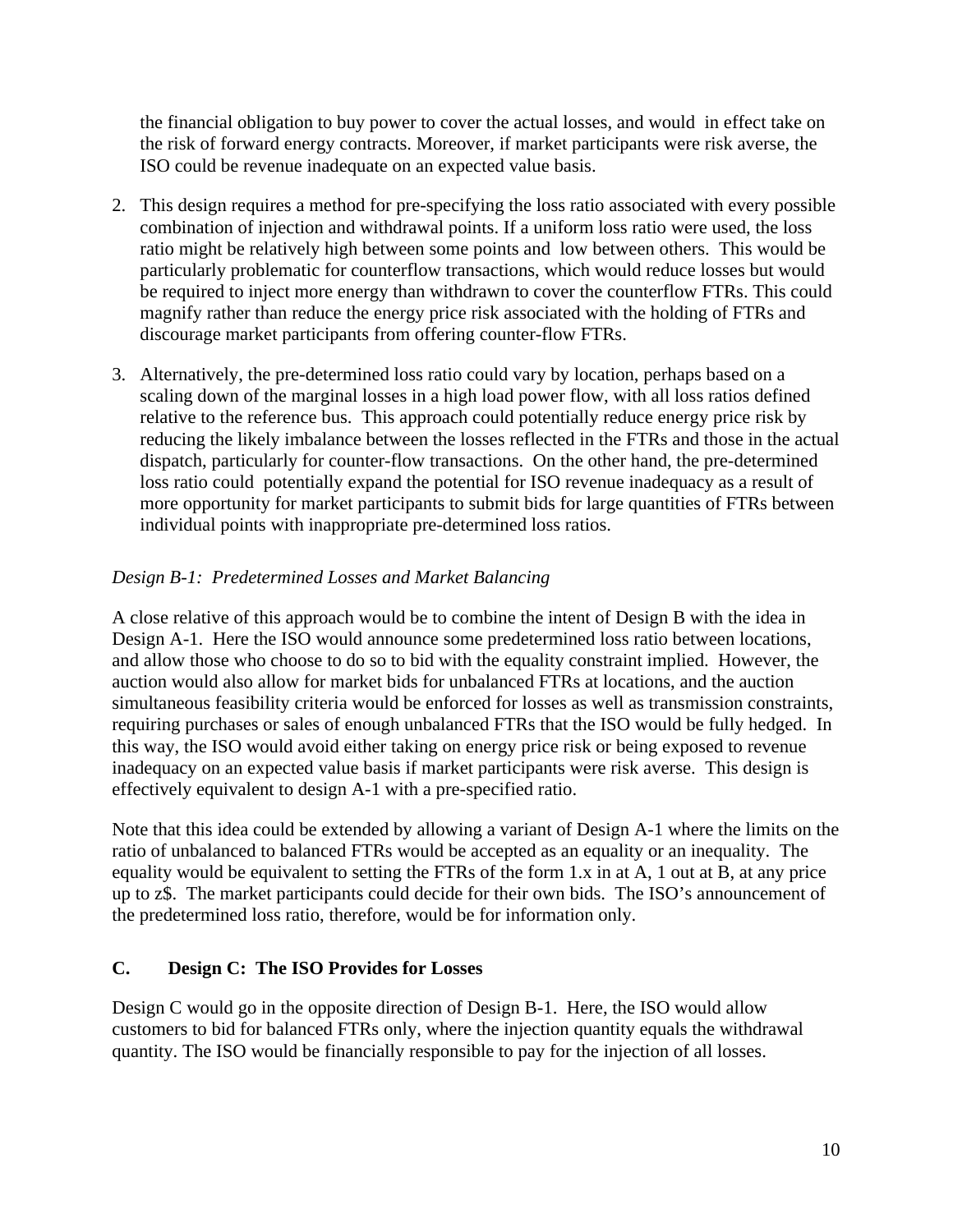The operation of this design can be illustrated with the same example used to illustrate the preceding designs. If the ISO auctioned balanced FTRs and 100 FTRs from A to B were awarded in the auction, then the ISO settlements and energy market revenue adequacy would be as shown in Table 4. Because the ISO would be offering balanced FTRs that hedge losses, the ISO would necessarily be revenue inadequate in the energy market regardless of the actual level of load in relation to the awarded FTRs. In principle, the value of the balanced FTRs as loss hedges would be reflected in the equilibrium prices of those FTRs in the auction

The ISO's overall financial position under Design C would therefore depend on the relationship between the auction prices of the FTRs and cost of FTR settlements. Even more so than under design B, the absence of energy loss reservation prices in the FTR auction would make it more likely that the ISO would be exposed to a revenue risk.

| <b>Table 4</b><br><b>Settlements</b>            |                      |        |                        |          |            |                  |  |
|-------------------------------------------------|----------------------|--------|------------------------|----------|------------|------------------|--|
| Loss<br><b>Example</b>                          | <b>FTR</b><br>Awards |        | <b>Actual Dispatch</b> |          |            |                  |  |
| q                                               | 100                  | 100    | 25                     | 50       | 75         | 200              |  |
| <b>Total Loss</b>                               | 10                   | 5      | 0.3125                 | 1.25     | 2.8125     | 20               |  |
| <b>Average Loss</b>                             | 0.1                  | 0.05   | 0.0125                 | 0.025    | 0.0375     | 0.1              |  |
| <b>Marginal Loss</b>                            | 0.2                  | 0.1    | 0.025                  | 0.05     | 0.075      | 0.2              |  |
| Injections                                      | 100                  | 105    | 25.3125                | 51.25    | 77.8125    | 220              |  |
| Withdrawals                                     | 100                  | 100    | 25                     | 50       | 75         | 200              |  |
| Price at B                                      |                      | 33     | 30.75                  | 31.5     | 32.25      | 36               |  |
| Price at A                                      |                      | 30     | 30                     | 30       | 30         | 30               |  |
| <b>ISO</b> Net Energy<br><b>Market Revenues</b> |                      | 150    | 9.375                  | 37.5     | 84.375     | 600              |  |
| <b>ISO Net FTR</b><br>Payments                  |                      | $-300$ | $-75$                  | $-150$   | $-225$     | $-600$           |  |
| Net ISO                                         |                      | $-150$ | $-65.625$              | $-112.5$ | $-140.625$ | $\boldsymbol{0}$ |  |

It should be noted that the energy market revenue inadequacy would be exacerbated under this approach as the number of FTRs sold in the auction increases, even if the number of FTRs sold greatly exceeds actual loads. Thus, suppose that 200 FTRs balanced FTRs were acquired by auction participants as portrayed in Table 5. In this circumstance the ISO's revenue inadequacy in the energy market could be greatly expanded, because the ISO would be selling more energy forward.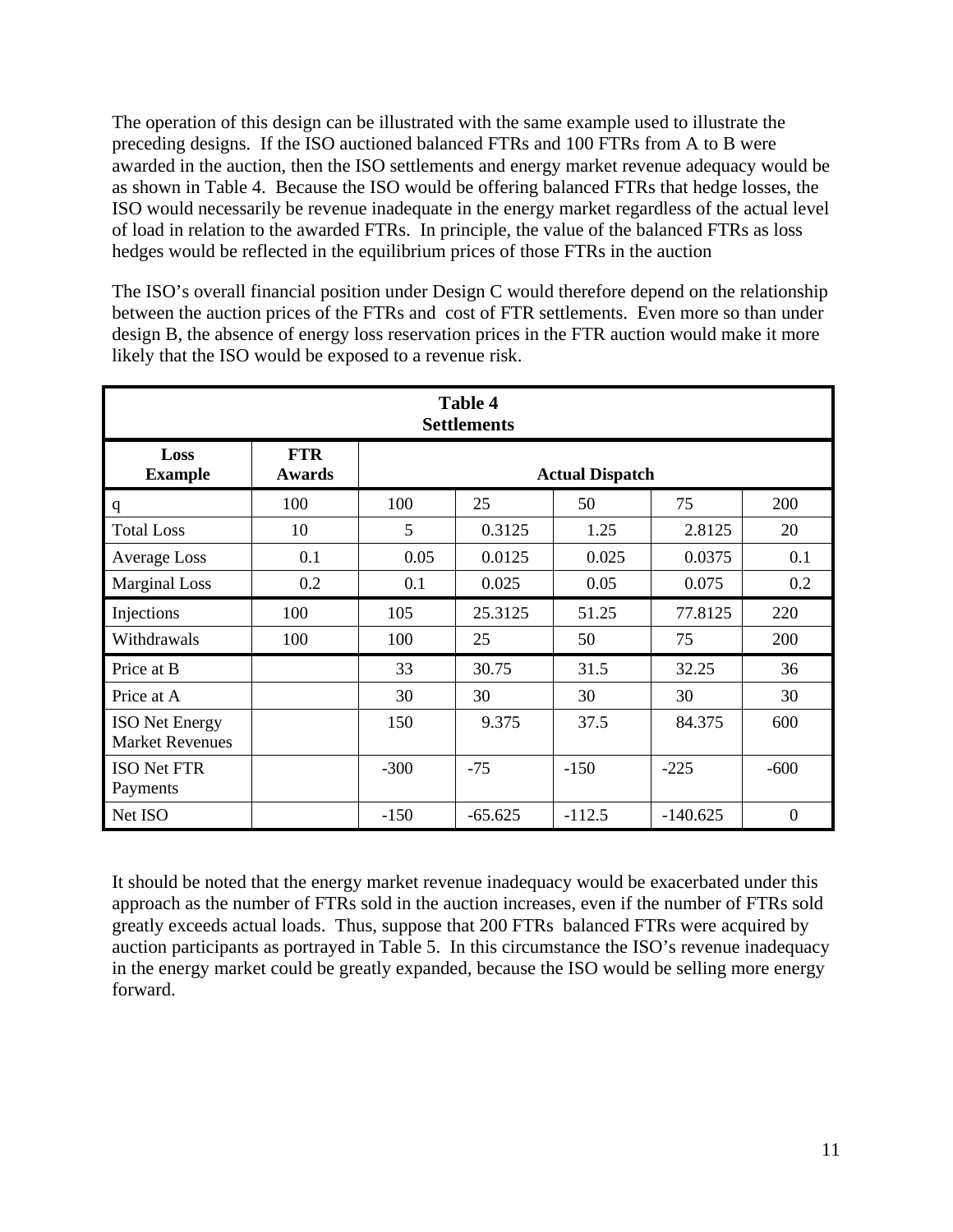| Table 5<br><b>Settlements</b>                   |                      |                                       |                        |          |            |          |  |
|-------------------------------------------------|----------------------|---------------------------------------|------------------------|----------|------------|----------|--|
| Loss<br><b>Example</b>                          | <b>FTR</b><br>Awards |                                       | <b>Actual Dispatch</b> |          |            |          |  |
| q                                               | 200                  | 100                                   | 25                     | 50       | 75         | 200      |  |
| <b>Total Loss</b>                               | 10                   | 5                                     | 0.3125                 | 1.25     | 2.8125     | 20       |  |
| <b>Average Loss</b>                             | 0.1                  | 0.05                                  | 0.0125                 | 0.025    | 0.0375     | 0.1      |  |
| <b>Marginal Loss</b>                            | 0.2                  | 0.1                                   | 0.025                  | 0.05     | 0.075      | 0.2      |  |
| Injections                                      | 200                  | 105                                   | 25.3125                | 51.25    | 77.8125    | 220      |  |
| Withdrawals                                     | 200                  | 100                                   | 25                     | 50       | 75         | 200      |  |
| Price at B                                      |                      | 33                                    | 30.75                  | 31.5     | 32.25      | 36       |  |
| Price at A                                      |                      | 30                                    | 30                     | 30       | 30         | 30       |  |
| <b>ISO</b> Net Energy<br><b>Market Revenues</b> |                      | 37.5<br>9.375<br>84.375<br>150<br>600 |                        |          |            |          |  |
| <b>ISO Net FTR</b><br>Payments                  |                      | $-600$                                | $-150$                 | $-300$   | $-450$     | $-1,200$ |  |
| Net ISO                                         |                      | $-450$                                | $-140.625$             | $-262.5$ | $-365.625$ | $-600$   |  |

As before, competition in the FTR auction should in principle drive auction clearing prices to a level at which the ISO is revenue adequate on an expected value basis, but the absence of ISO loss energy reservations prices in the auction combined with risk aversion by market participants, could result in auction prices that leave the ISO revenue inadequate on an expected value basis. Moreover, even if the ISO were revenue adequate on an expected value basis, the ISO would not be hedged against its FTR obligations and higher than expected energy prices could result in substantial revenue shortfalls by the ISO in settling FTRs.

# **Advantages**

- 1. Design C would provide a full hedge to customers.
- 2. There would be no need to determine a loss ratio in advance.

#### **Disadvantages**

- 1. This design would be risky for the ISO. In effect, the ISO would be selling a forward energy contract at the market clearing price in the auction, which might turn out to be either higher or lower than the price of energy in the day-ahead market.
- 2. Depending on participation in the FTR auction and the level of risk aversion with respect to forward energy prices, the ISO might not be revenue adequate even on an expected value basis.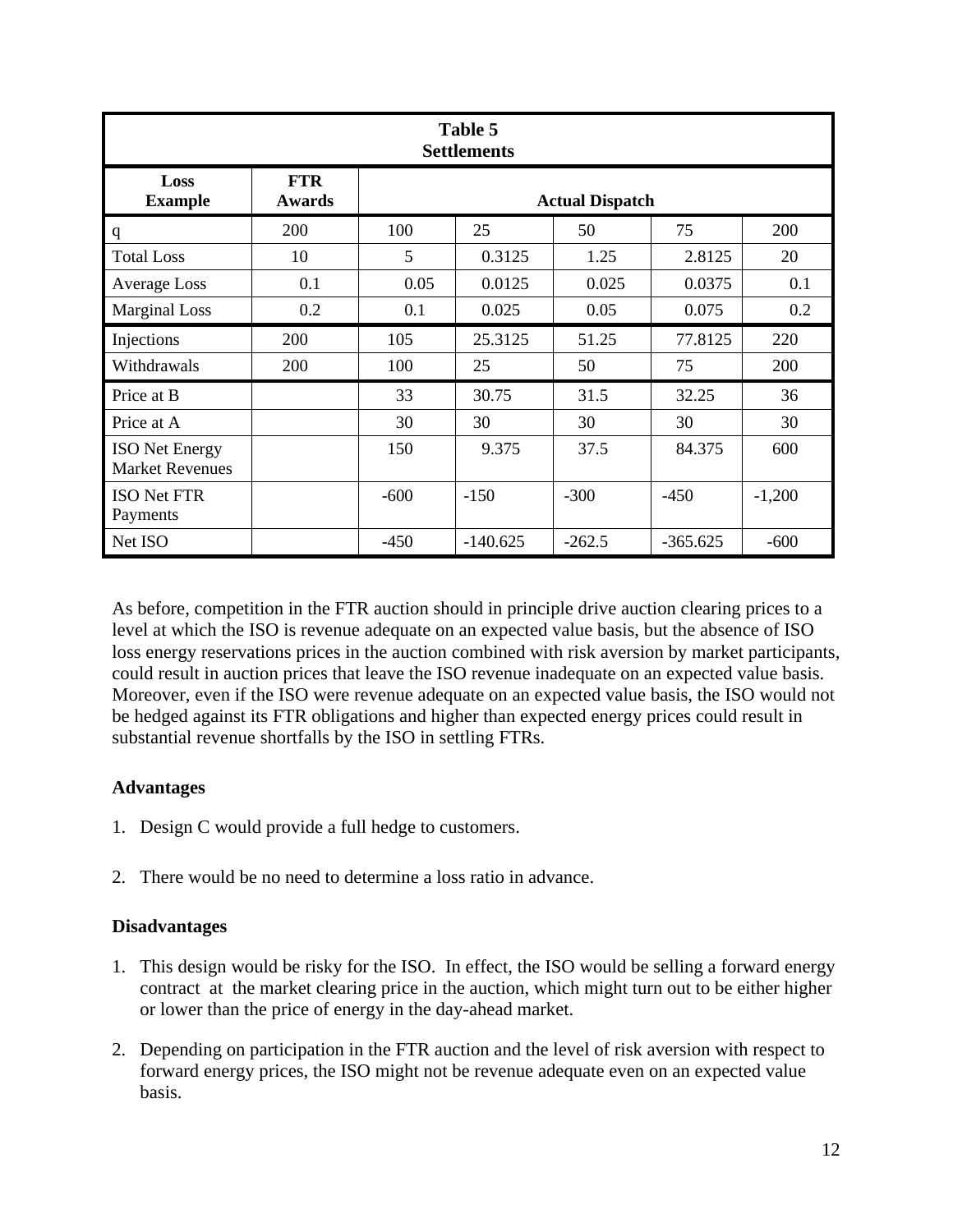3. It would be necessary to prohibit unbalanced FTRs as withdrawals. Otherwise the ISO would be selling energy forward for free.

## *Design C-1: The ISO Provides and is Paid for Losses*

A slight variant of Design C would have the ISO providing the losses at a predetermined price. In effect, the ISO would step in as the bidder for unbalanced FTRs. In other words, rather than making up the losses at any positive market clearing price, the ISO would set a price for losses that would be its reservation price for selling losses forward. The effects of this design would be similar to Design C, except the risks for the ISO would be reduced as the price of losses rises, but higher losses prices could artificially discourage the purchase of congestion hedges.<sup>5</sup>

#### **Advantages**

- 1. Design C-1 would provide a full hedge to customers.
- 2. There would be no need to determine a loss ratio in advance.
- 3. The payment for losses in the auction would reduce the ISO's exposure to low clearing prices in the auction.

## **Disadvantages**

1. Although the ISO could be paid for this exposure in the auction, at a price that the ISO would have to specify in advance, the actual spot price would differ and the ISO would face the risk of the changing spot price of energy.

# **D. Design D: Proportional Allocation Design**

Under this design, customers would submit balanced bids for withdrawal quantities and injection locations. In the feasibility test, all losses would be assumed to be made up at the reference bus. The total losses would then be allocated to the holders of balanced FTRs in proportion to each FTR's marginal contribution to losses.<sup>6</sup> The FTR holders would be responsible for the injection of their allocated losses at the reference bus.

#### **Example**

1

From a settlement perspective, this approach would operate like the example in Table 1. In effect, each market participant would bid for the amount of withdrawals at the sink it wanted to

<sup>&</sup>lt;sup>5</sup> The ISO's risks would not be symmetric because if the price of losses were too high, market participants would offer counter-flow transactions in the auction that would eliminate losses. Thus, the ISO would have a losing position on an expected value basis.

 $6$  The loss ratio would therefore vary by FTR and would be negative (injections less than withdrawals) for counter-flow FTRs.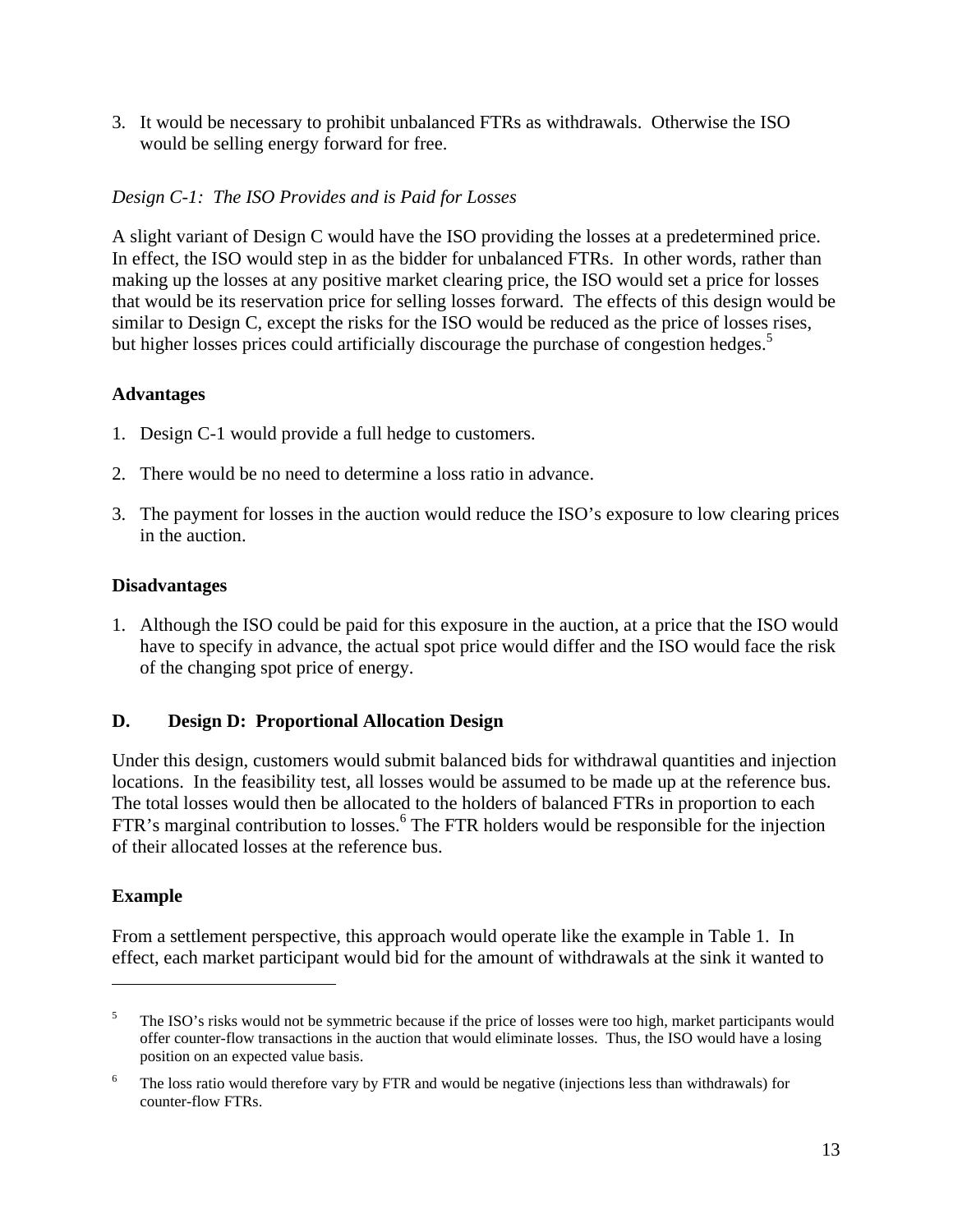hedge and would find out at the conclusion of the auction both how many withdrawals were hedged and how many MW it would be obligated to inject. Because the simultaneous feasibility criteria would be enforced for both transmission constraints and losses, the unbalanced FTRs would always generate sufficient energy market revenues to cover payments to FTR holders and the ISO would be revenue adequate.

## **Advantages**

- 1. One advantage of this approach is that it would solve the problem that the price of unbalanced FTRs might be quite high, reflecting energy price risk, and thereby potentially raise the cost of congestion hedges. In this design, unbalanced FTRs, in and of themselves, are allocated to each FTR holder who is required to take them.
- 2. The ISO would not incur any energy market risk by offering loss hedges.

#### **Disadvantages**

- 1. One disadvantage is that, as in Design A, the loss ratio would not be known to auction participants before the auction. The amount of losses expected to be allocated to an FTR holder might materially impact the amount that the auction participant would be willing to bid for that FTR. The bidder, however, would not have the benefit of that knowledge when submitting its bids.
- 2. The FTR holder would retain energy price risk at the reference bus. The price of energy at the reference bus might be significantly different than the price of energy at the FTR holder's injection point(s) due to congestion.

#### **E. Design E: A Mix of Everything**

Although it is not quite true that there is a dominant solution, these designs are not all mutually exclusive. Hence, we could think of a combination that might look attractive for the market participants and the ISO.

One approach would combine the elements of A-1, B-1, and C-1. It would not include the proportional sharing of losses, nor would it require the ISO to sell energy forward for free. However, it would allow just about everything that the market could want: balanced FTRs, unbalanced FTRs, side constraints that set ranges for unbalanced FTRs as a function of balanced FTR awards, side constraints that set equalities for unbalanced FTRs as a percentage of balanced FTR awards, and the ISO being the provider of last resort for losses (at a price). Market participants would be able to make their own choices in deciding what they want to include in their bids.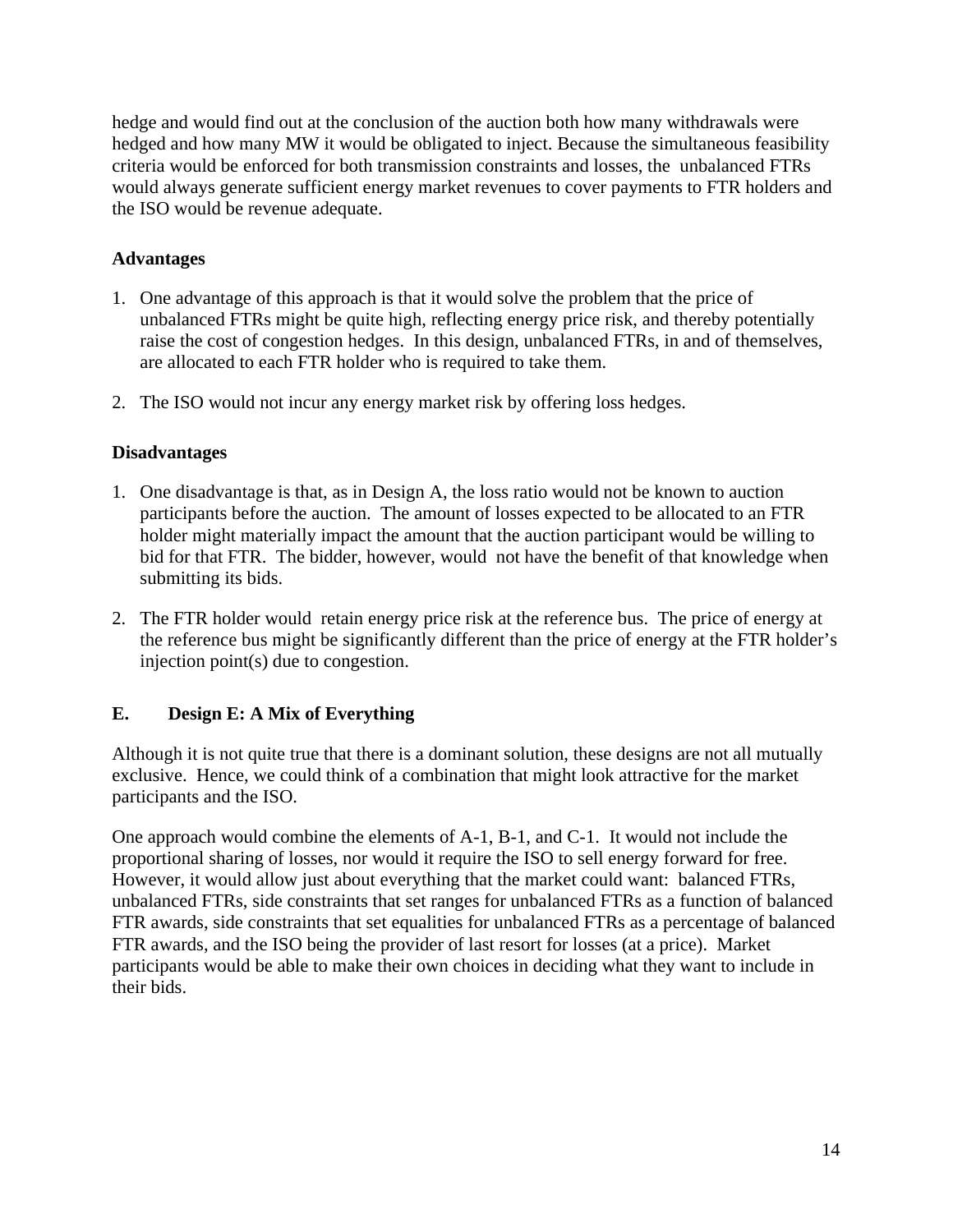#### **F. Further Comments**

In addition to the considerations discussed above with respect to the specific formulation of loss hedges, there are a few considerations that are common to these approaches.

Options A, B and D in effect sell transmission service in the auction based on the uniform hourly average loss factor determined in the auction. If the auction awards hedge peak load, the average loss factor in the auction may exceed the actual marginal loss factor in some or many hours during the period covered by these hedges. To the extent that average losses are less than marginal losses in high load hours but exceed marginal losses in low load hours, the ownership of FTRs would be an economic benefit in some hours and an economic burden in other hours.

Thus, under options A, B and D, losses can in effect be hedged by awards in the FTR auction on an average basis, but this average basis is calculated for the solution to the auction which may be a peak hour in terms of losses. If the loss factor determined in the auction were higher than the average of the marginal losses, market participants would in effect be taxed with high losses charges for purchasing forward congestion hedges.<sup>7</sup>

If, on the other hand, the loss factor determined in the auction were lower than the average of the marginal losses, market participants could in effect earn a discount on losses charges by buying losses forward. If the forward auction market were fully efficient, these values would be reflected in forward auction prices. As noted above, either market inefficiency or risk aversion may result in forward auction prices that may not reflect the expected value of the FTR payments.

In all cases, if the participant's deliveries exactly match the FTR, then there is a complete hedge for that participant. In effect, the FTR is a combined forward sale and purchase of energy at different locations. Any allocation of the forward sale between losses and balancing energy is an accounting convention that has meaning in the aggregate but not at the individual level.

The valuation of both balanced and unbalanced FTRs may be complex requiring that auction participants not only value future congestion but also assess forward energy prices, marginal losses rates in the day-ahead market over the term of the auction and the relationship between the two. This complexity is exacerbated by the fact that FTRs sell transmission based on average losses, versus marginal losses in real-time and the fact that FTRs are an economic burden if the loss ratio embodied in the FTR exceeds the real-time marginal loss ratio.<sup>8</sup>

 $\overline{a}$ 

These costs would, of course, be reflected in the bid prices for the FTRs.

<sup>&</sup>lt;sup>8</sup> Unlike a TCC, an FTR will result in positive or negative cash flows in every hour, even if there is no congestion and no transactions are scheduled. In any hour in which the marginal losses between the point of injection and withdrawal of the FTR exceed the ratio of the unbalanced FTR, the FTR would provide a positive cash flow if no transaction is scheduled, while in any hour in which the marginal losses between the point of injection and withdrawal of the FTR are less than the ratio of the unbalanced FTR, the FTR would require net payments. The overall cash flows implications would depend on the losses in the auction (which is in effect solved for a single load level) and the variation in the level of losses from hour to hour in the day-ahead market (assuming that FTRs settle in the day-ahead market).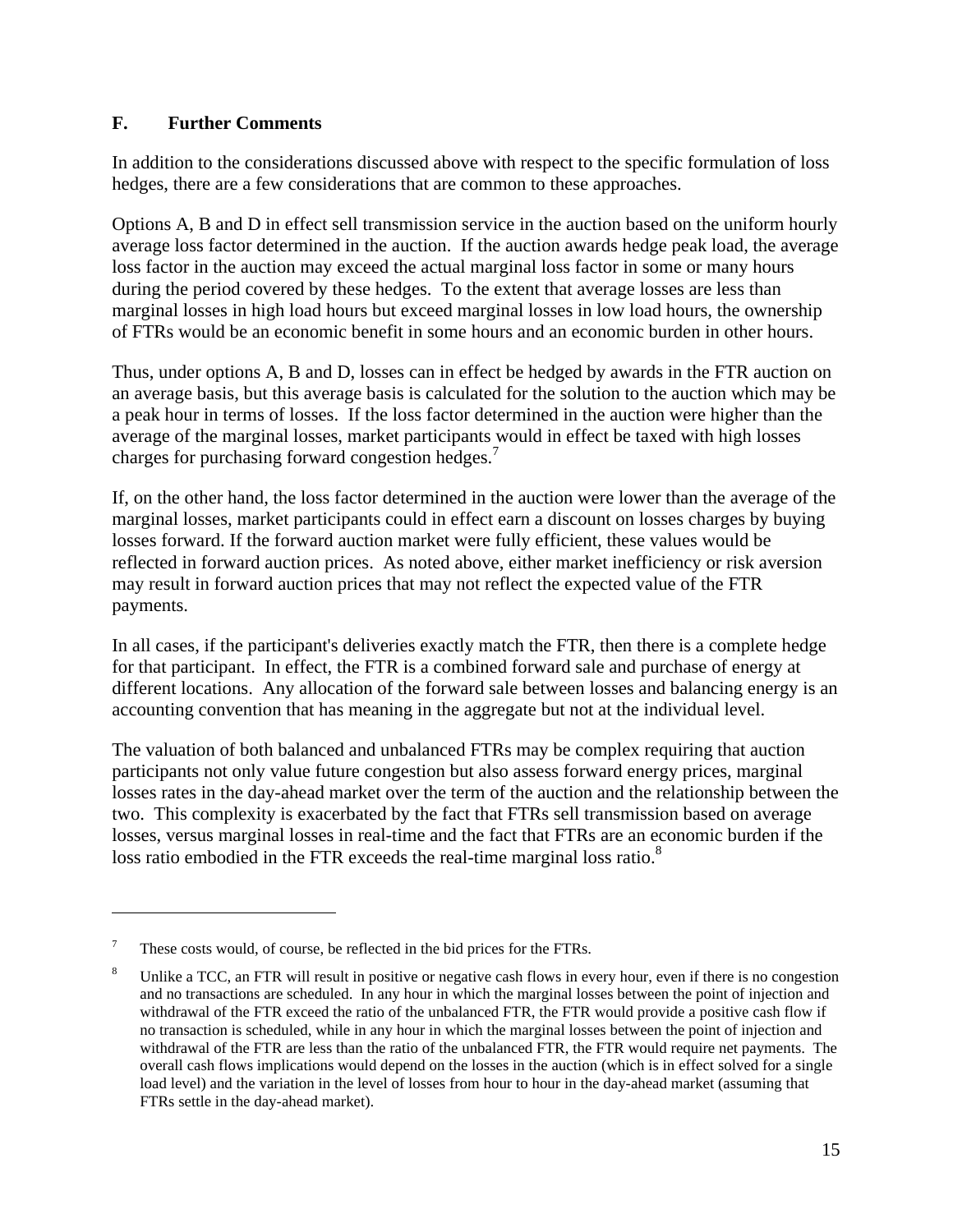Given some of the possible limitations of loss hedging FTRs, it would be attractive to offer a design in which the auction offered both FTRs with losses and TCCs for congestion only with the mix awarded determined by the bids of market participants.

There are, however, fundamental elements of the simultaneous feasibility test and the modeling of losses that make such an approach problematic. Congestion modeling and the simultaneous feasibility test for transmission constraints must be applied to the flows associated with all injections and withdrawals simultaneously. While the marginal losses associated with each transaction are well defined, there is no unique way of assigning average losses to specific transactions. This is especially true if the transactions are not balanced injections and withdrawals. In applying the simultaneous feasibility test one can either apply the simultaneous feasibility test to all injections and withdrawals including losses, or assume that losses are made up at the reference bus or some other location. It is not readily apparent how to apply the simultaneous feasibility test assuming that losses are free for some transactions but not for others.

A combined auction for loss hedging FTRs and congestion-only TCCs might be implemented by accepting revenue adequacy risk. If losses were not modeled at all for the flows associated with congestion-only rights, it might be possible to award both FTRs and TCCs, but there would be a risk that the awards would not be feasible with losses included and thus a risk of ISO revenue inadequacy. In addition, the loss factors calculated based on loss hedging FTRs alone would be low relative to the losses attributable to these schedules in combination with the flows attributable to transactions with congestion-only hedges. This would not lead to revenue inadequacy and would be reflected in FTR auction prices.

Finally, the close connection of the form of the FTR auction and the real-time dispatch raises a question about the incentive effects for any other design than the pure market case in Design A. The principal incentives for efficient operation to include the effect of marginal losses would not be altered because the restrictions on the form of the FTRs do not apply to the real dispatch. And long-term investment incentives would not be changed for risk neutral investors. To the extent that the restrictions affect the marginal awards, therefore, the pathway would be through changes in the bids to something other than the expected value of the FTRs resulting from risk-averse bidders. This could have some impact on the value of hedges and therefore the value of transmission investments. We have not attempted to estimate these effects, but think that they should be small.

# **III. PRICING AND FTR AUCTIONS WITH LOSS BIDDING CONSTRAINTS**

The various compromise proposals to share the risks of providing loss energy forward could complicate the interpretation of the FTR auction prices. Here we consider an example that combines features as described above and work out the details in terms of the FTR with losses auction prices.

Due to the risk exposure for selling losses forward, relying completely on energy bids to provide the losses associated with balanced FTRs might be unacceptable to market participants. Here we consider a design to assign losses to otherwise balanced FTRs with different presumed loss factors, and then to scale these loss factors to find an optimal balance in the system. For sake of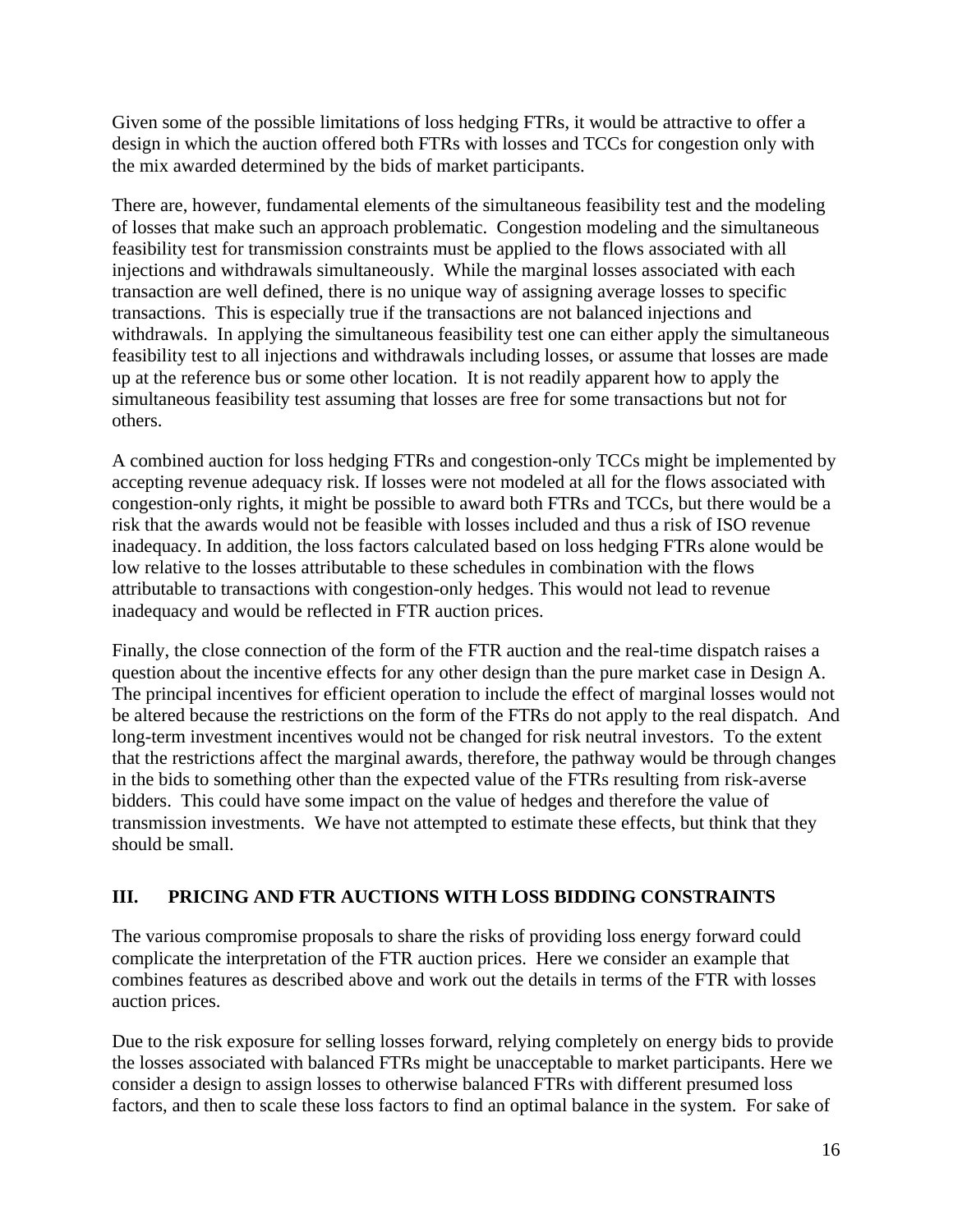discussion, suppose that the loss factors were determined from some pre-selected dispatch and set equal to the marginal loss at each location. Then the scaling would be equivalent to attributing the obligation to supply losses in (relative) proportion to the contribution to marginal losses. In other words, every otherwise balanced FTR from A to B would have 1 MW withdrawn at B and  $1 + xL_A$  injected at A. The factor  $L_A$  would be determined from the pre-selected dispatch. In general, the factor  $L_A$  would be the difference in the marginal loss factors at A and B as found in the pre-selected dispatch. The scaling factor x, common for all FTRs, would be determined as part of the solution of the FTR auction. Further, we limit the maximum scaling factor (x) to ensure that there is some upper bound on the exposure to losses that come with balanced FTRs. The remainder of any losses sold forward in the FTR auction would come from unbalanced energy bids which would also be allowed as part of the auction. However, the ISO takes no role in providing losses or selling energy forward. Hence, a feasible sale of FTRs would preserve revenue adequacy.

In order to focus on the issues here, we use a simplified model to work with differentiable functions so that we can avoid the complications of dealing with endpoints in bid steps. Hence, consider the following representation:

- t a vector of balanced FTRs,
- g a vector of unbalanced energy inputs,
- B(t) a differentiable benefit function for the FTR bids,
- $C(g)$  a differentiable offer function for the energy inputs,
- D a matrix with the "to" load location  $(+1)$  and the "from" generation location  $(-1)$ ,
- L a matrix of ex ante loss factors for FTRs expressed at the "from" locations,
- x the allocated loss scaling factor,
- A the line-node incidence matrix,
- $\Omega$  the diagonal matrix of line transfer factors,
- y the net loads at each location resulting from the FTR allocation including losses,
- z the vector of line flows in the DC-load approximation,
- $R(z)$  the vector of resistive losses at each location at either end of the lines,
- *q* the vector of angles at each location,
- $f(\mathbf{q})$  a restriction on one of the angles (e.g., swing bus equal to zero).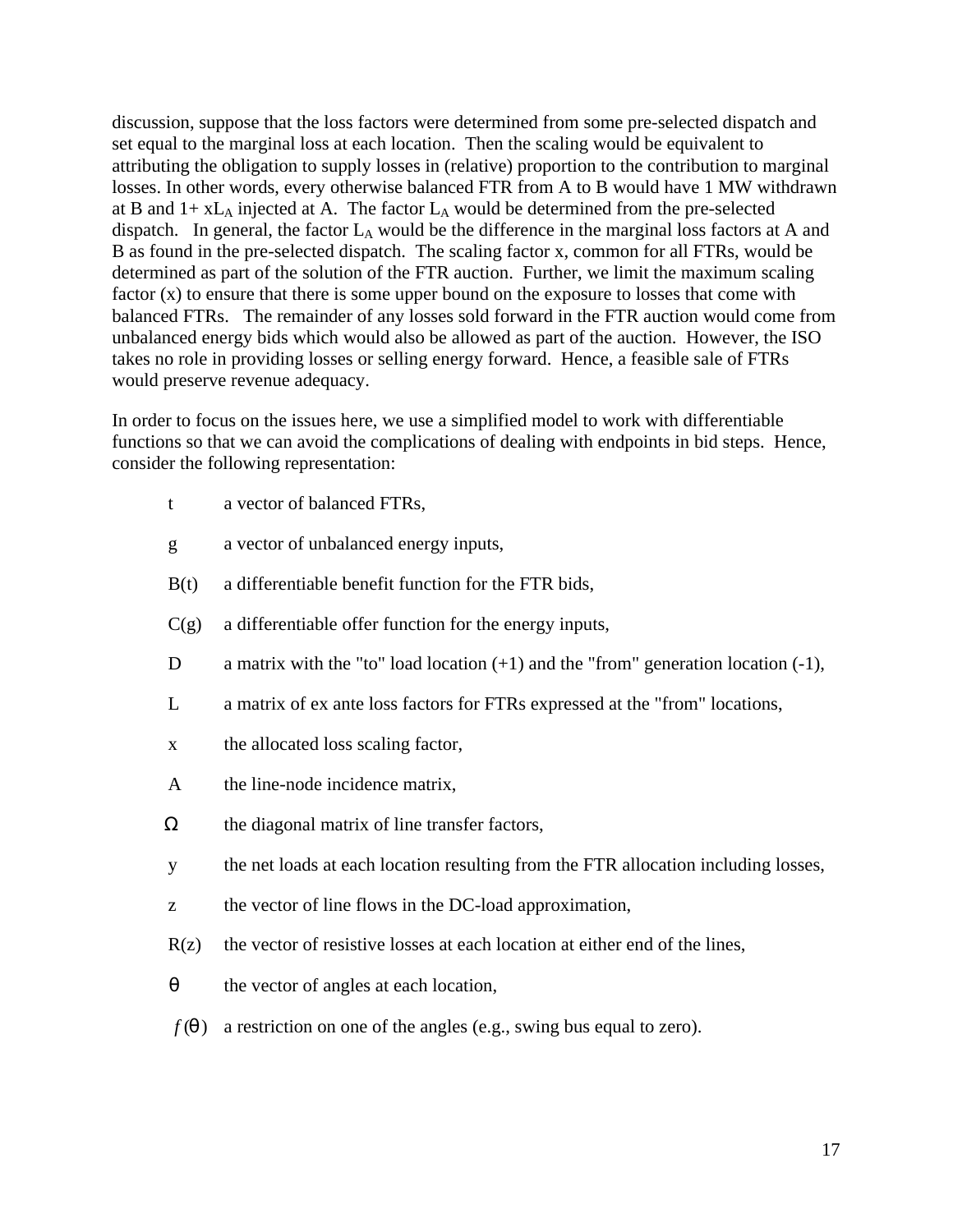The FTR bid-benefit function and energy bid function correspond to the usual sum of the bids times the awards. The gradients of these functions are the marginal benefits or costs that define the market clearing prices for the awards.

With these definitions, the net load at each location consists of the effect of the balanced part of the FTR (Dt) plus the required unbalanced contribution at the from location (Lt) plus the true unbalanced sales of energy forward (g), or

$$
y = [D - xL]t - g.
$$

Suppose for this example we limit the proportional scaling of marginal losses to 100%, or

 $x \leq 1$ .

With these definitions, the FTR auction model employs the usual DC-load formulation assumptions to calculate average line flows but includes one-half the associated line loss as additional load at each end of the line. Hence, we have the resulting FTR auction model as:

$$
\begin{aligned}\nMax \quad B(t) - C(g) \\
s.t. \\
s.t. \\
y - [D - xL]t + g &= 0, \\
y &= A'z - R(z), \\
z &= \Omega Aq, \\
x \le 1, \\
f(q) &= 0.\n\end{aligned}
$$

The corresponding Lagrangian could be defined as:

$$
B(t)-C(g)+I^{\prime}\big[y-[D-xL]t+g\big]-\mathbf{w}^{\prime}\big[y-A^{\prime}z+R(z)\big]-\mathbf{r}^{\prime}\big[z-\Omega A\mathbf{q}\big]-\mathbf{f}^{\prime}\big[z-z_{\max}\big]-\mathbf{m}[x-1]-\mathbf{h}\big[f\big(\mathbf{q}\big)\big].
$$

With this we have the first order conditions: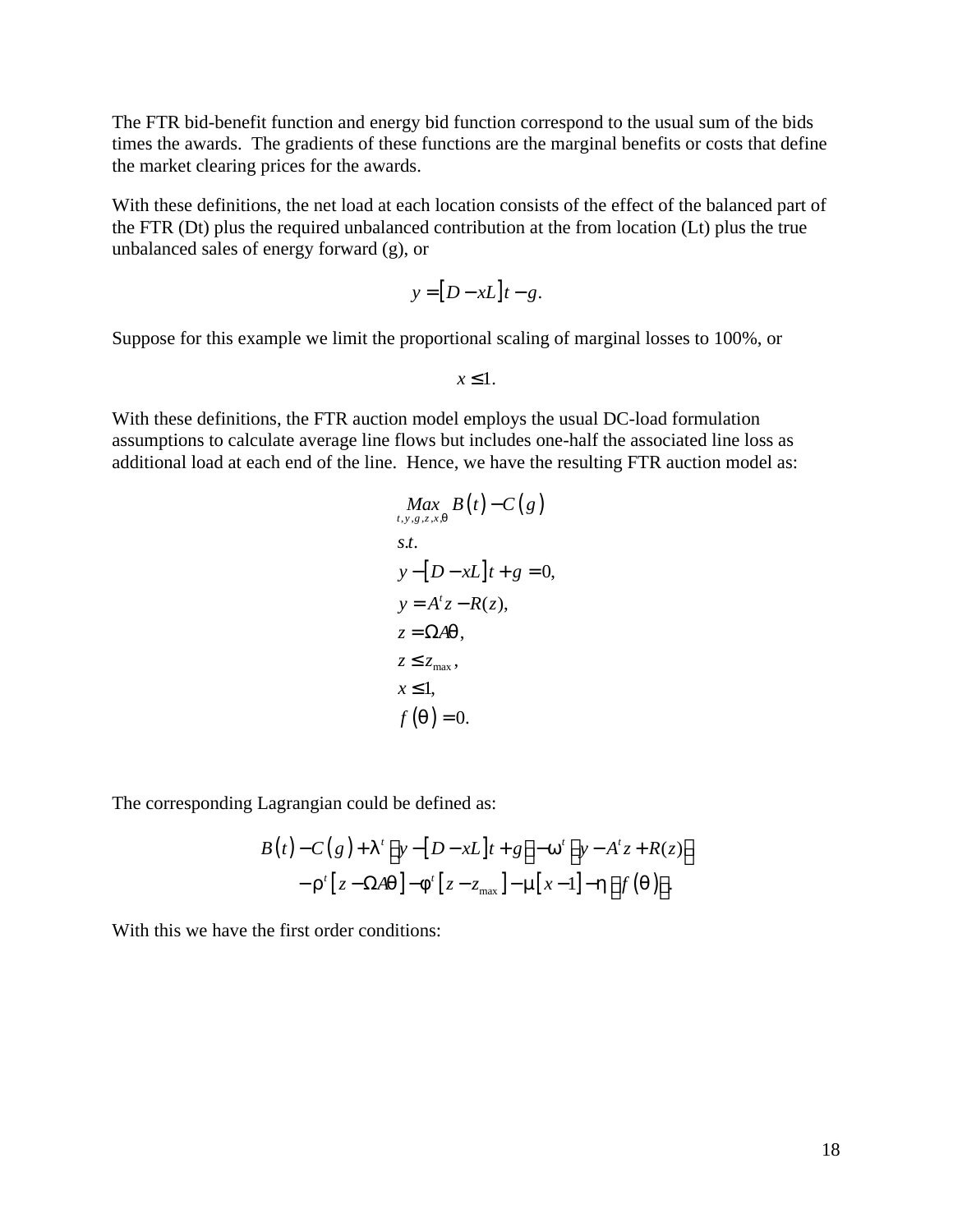(1)  $\nabla L_t = \nabla B - [D - xL]^t \mathbf{1} = 0,$  $(2)$   $\nabla L_y = \mathbf{I} - \mathbf{w} = 0,$  $(3) \quad \nabla L_g = -\nabla C + I = 0,$  $(4)$   $\nabla L_z = [A - \nabla R] \mathbf{w} - \mathbf{r} - \mathbf{f} = 0,$ (5)  $\nabla L_x = [Lt]^t \mathbf{1} - \mathbf{m} = 0,$ (6)  $\nabla L_q = A^t \Omega \mathbf{r} - \nabla f^t \mathbf{h} = 0.$  $\nabla L_{t} = \nabla B - [D - xL]^{t} I =$  $\nabla L_{\mathbf{x}} = [Lt]^T \mathbf{I} - \mathbf{m} =$ 

From these we can interpret the prices. The FTR auction with losses produces a price for net loads at every location. This has an interpretation as the implied forward value of congestion and loss energy needed to support the FTRs. If the solution includes unbalanced forward sales for loss energy other than that required of all balanced FTRs, this locational price has an interpretation as the forward price of energy. The usual locational prices are by definition the marginal costs of the energy bids, which by (3) appear as  $p = \nabla C = I$ . The balanced FTR prices are equal by definition to  $\nabla B$ , the marginal benefits, and according to (1) these are in turn equal to the difference in the locational prices adjusted for the contribution to allocated losses.

If the scaling factor constraint is not binding, then  $m = 0$ , and we see from (5) that the sum of the locational prices times the assigned losses is zero. In the case of all positive loss factors (where all balanced FTRs have positive losses assigned at the "from" location) and non-negative locational prices, this would imply that the locational prices at the "from" locations are all are zero. Therefore, all the FTRs bid are awarded at the clearing price as determined solely by the effects of congestion. In essence, when the scaling constraint does not bind, losses are free.

When the scaling constraint is binding, then  $\mathbf{m} > 0$ , and there is an opportunity cost for losses. In this case the locational prices in *l* will reflect the marginal cost of losses. Furthermore, the effect will include the second and third order impacts, because flows induced by losses create more losses, and so on. This impact can be complicated, but a simple illustration below shows the calculation in a special case.

Fixing the value of the scaling factor at the optimal level , and then solving the reduced problem with that value for the scaling factor clearly would not affect the optimal solution. Furthermore, we can see from (1) and (3) that fixing the scaling factor at the optimal value would not affect the locational prices or the FTR prices at the loss adjusted difference in the locational prices.

The congestion effects enter in the same way as they would for a model with no losses. There is an interaction with the losses, but the price impacts on the FTR awards follow the same intuition.

A series of simple one-line examples illustrates these conclusions. Suppose we have a line from A to B. There are two FTR bids with implied loads at B of *d1* and *d2* and associated generation at A of *g1* and *g2*. The scaling factor is *x* and the ex ante loss factor at A is *l*. The required connection for the assignment of losses to the otherwise balanced FTR is  $g_i = d_i(1 + xl)$ . There is a third generator that can supply energy at A, denoted by *g3*.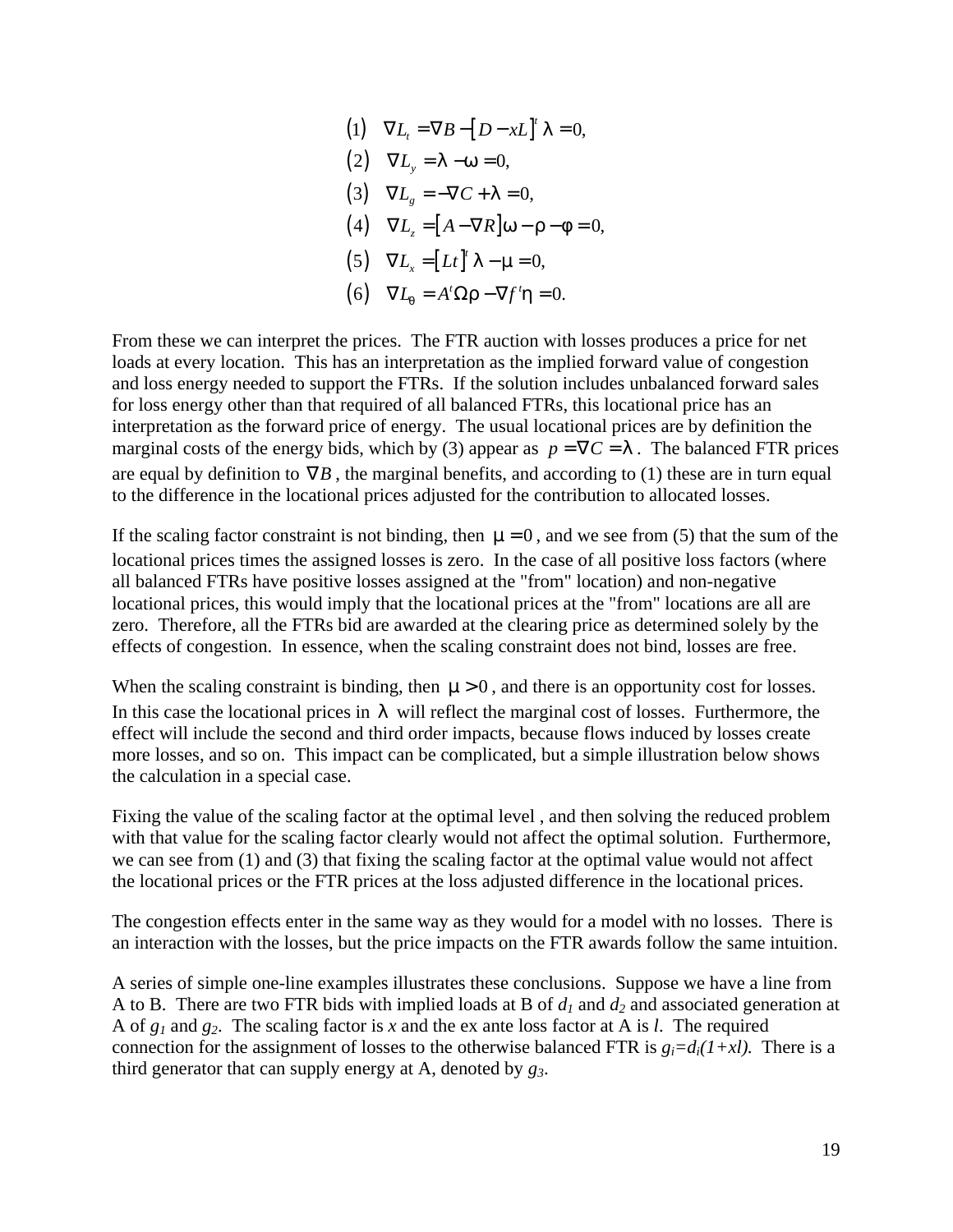To make things simple, the bid-benefit functions are represented as  $b_i$ *sqrt(t<sub>i</sub>*) and the energy cost function is just *cg3*. There is a maximum quantity for each bid, *tmax<sup>i</sup>* There is also a maximum line flow of *zmax*. The loss factor is *r* and losses  $rz^2$  appear as loads split equally between A and B.



To begin, choose *b1=10, b2=50, c=15, tmax1=300, tmax2=300, zmax=350, l=0.2, r=0.0005*.

Hence, the ISO solves for the best allocation of FTRs and purchases of unbalanced energy subject to the constraint that the scaling factor is never greater than 1.0 and, therefore, that the maximum assigned loss contribution is 20% at A for the balanced FTRs. With these data, examine five cases with results: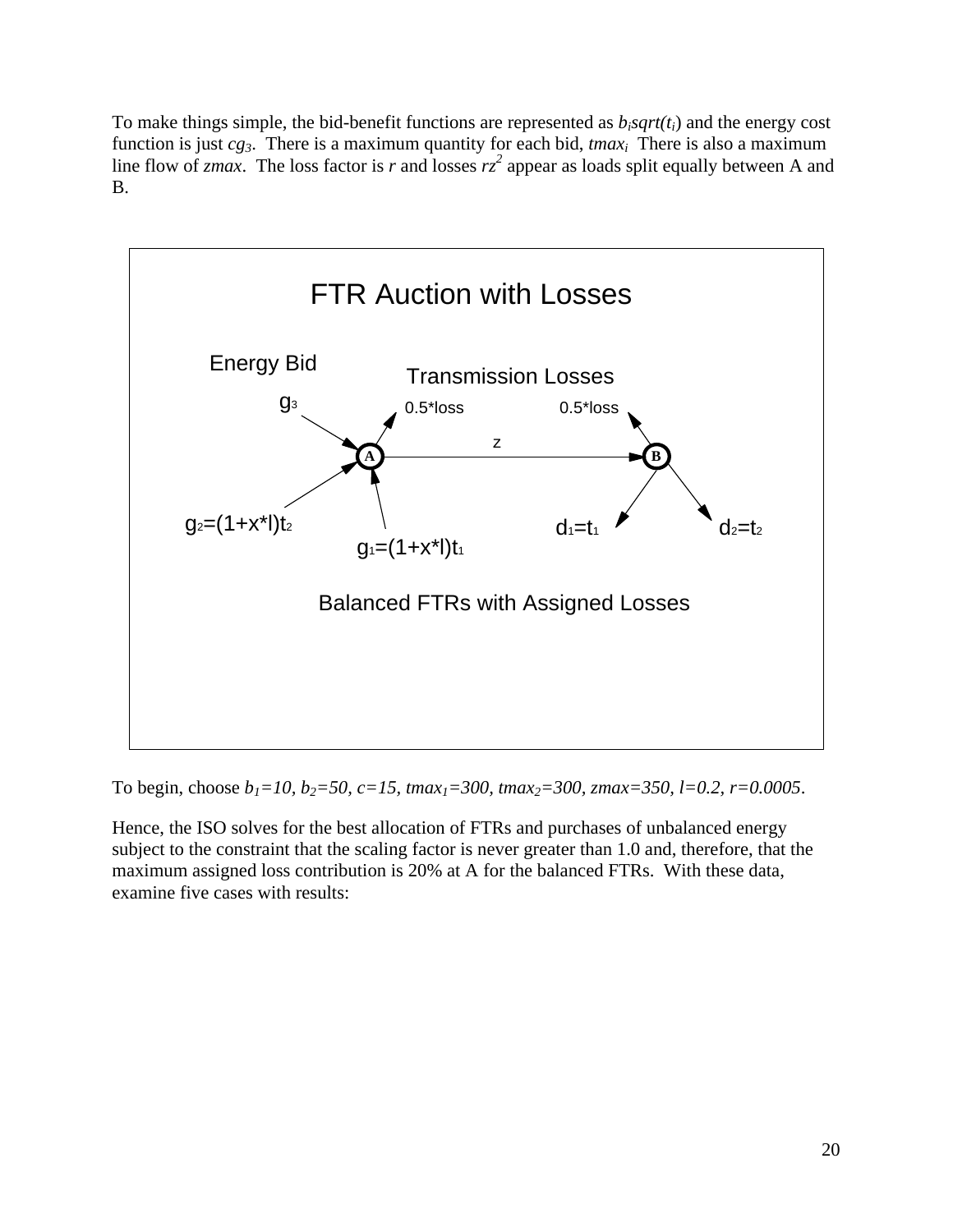| Case              | $\mathbf{1}$ | $\boldsymbol{2}$ | 3      | 4      | 5      |  |
|-------------------|--------------|------------------|--------|--------|--------|--|
| z_max             | 350          | 360              | 370    | 1000   | 1000   |  |
| $\mathbf{1}$      | 0.2          | 0.2              | 0.2    | 0.2    | 0.1    |  |
| $\mathbf X$       | 0.96         | 0.99             | 1.00   | 1.00   | 1.00   |  |
| $t$ max $_1$      | 300          | 300              | 300    | 300    | 300    |  |
| $t$ max $_2$      | 300          | 300              | 300    | 400    | 400    |  |
| $t_1$             | 19.38        | 27.60            | 30.58  | 12.72  | 7.33   |  |
| $t_2$             | 300.00       | 300.00           | 300.00 | 317.86 | 183.31 |  |
| $d_1$             | 19.38        | 27.60            | 30.58  | 12.72  | 7.33   |  |
| $d_2$             | 300.00       | 300.00           | 300.00 | 317.86 | 183.31 |  |
| $g_1$             | 23.09        | 33.06            | 36.69  | 15.26  | 8.07   |  |
| $g_2$             | 357.53       | 359.34           | 360.00 | 381.44 | 201.64 |  |
| $g_3$             | 0.00         | 0.00             | 0.00   | 0.00   | 1.08   |  |
| Z                 | 350.00       | 360.00           | 363.64 | 363.64 | 200.71 |  |
| loss              | 61.25        | 64.80            | 66.12  | 66.12  | 20.14  |  |
| marginal loss     | 0.35         | 0.36             | 0.36   | 0.36   | 0.20   |  |
| line shadow price | 0.94         | 0.78             | 0.00   | 0.00   | 0.00   |  |
| x shadow price    | 0.00         | 0.00             | 244.56 | 379.25 | 285.96 |  |
| $p_A$             | 0.00         | 0.00             | 3.70   | 5.74   | 15.00  |  |
| $p_B$             | 1.14         | 0.95             | 5.34   | 8.29   | 18.35  |  |
| $p_t$             | 1.14         | 0.95             | 0.90   | 1.40   | 1.85   |  |

In Case 1, there is congestion on the line but the scaling constraint is not binding. Hence losses are essentially free, and the locational price at A is zero. The line shadow price is 0.94, and the locational price at B is 1.14. Were it not for losses, the price at B would be 0.94, reflecting the marginal cost of line flow congestion. But since flow induces losses, each unit of delivered energy induces more than a unit of flow on the line, which raises the congestion cost even though the losses are free. The price of the FTR award is 1.14, equal to  $p_B$  -  $p_A(1+xl)=1.14-0$ . The bid awards are  $t_1$ =19.38 and  $t_2$ =300 with load (injection) obligations of [-23.09, 19.38] and [-357.53, 300] for bidders one and two, respectively.

In Case 2 the line capacity is increased to 360, which raises the flow and losses and almost makes the scaling constraint binding, but not quite. Hence the prices are similar to those in Case 1 with the same effect of free losses at the margin, congestion, and loss induced congestion. The marginal congestion cost is lower, which results in a lower market-clearing price for the FTRs. The price of the FTR awards is 0.95, equal to  $p_B$  -  $p_A(1+xI)=0.95-0$ .

The third example increases the line capacity to 370, and this just removes the flow limit. It also allows for increased FTR awards to the point where the scaling constraint is binding. Hence,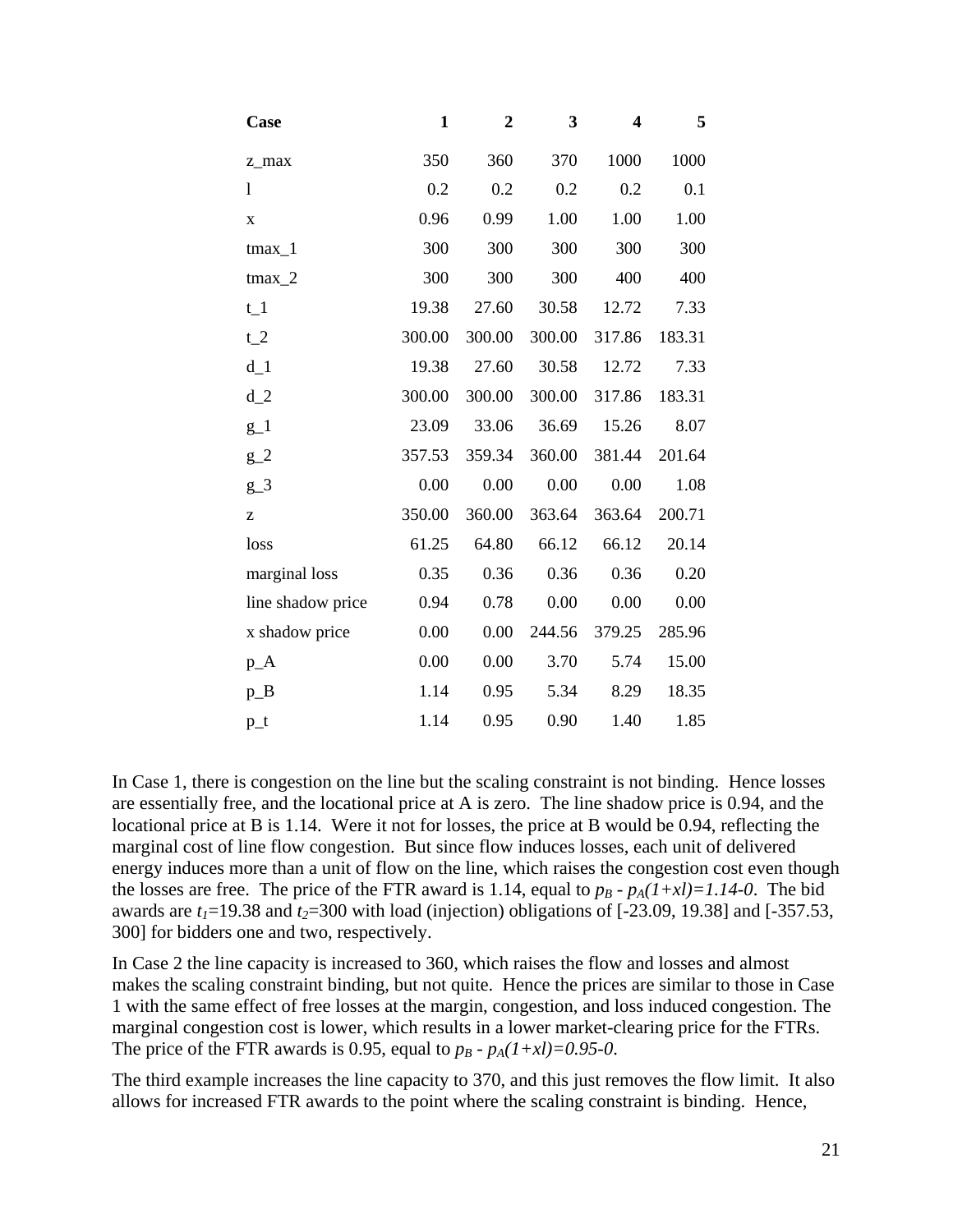losses are no longer free at the margin. The total value of losses is now 244.56, which can be obtained from the shadow price on the scaling constraint or the price at A times the total losses, 3.70\*66.02=244.56. There is no congestion, so the locational prices must represent only the impact on marginal losses. The value of marginal energy at A is 3.70, which is less than the bid price for unbalanced energy at 15. Hence, there is no purchase of the bid-in unbalanced energy; we are on a vertical portion of the unbalanced energy supply curve.

The effect on losses at each location reflects the direct and indirect impact on losses, losses on losses, losses on these losses, ad infinitum. This is easy to verify in this case at location A because we don't have to untangle the effect on counterflow. Consider the use of an increment of one unit of energy generated at location A. The FTR award for bidder two is at a maximum, but the increment of generation at A would allow for an increased award to bidder one. In this case,

an increase in FTR award to bidder one creates a net added loss of  $ML-l+ML$   $\left[\frac{0.5}{1.56}\right]$  $1 - 0.5$  $ML-l+ML$  $\left[\frac{0.5ML}{1.0000}\right]$ *ML*  $-l+ML\left[\frac{0.5ML}{1-0.5ML}\right],$ 

where ML is the marginal loss factor on the line. The first term is the direct impact on losses, the second term is the contribution providing allocated losses, and the third term is the value for the infinite series of losses on losses recognizing that half of these must flow through the transmission line. The marginal value of an increment on the award for the first bidder is  $0.5 b_1 / \sqrt{t_1} = 0.5 * 10 / \sqrt{30.58} = 0.90$ . It must be that the locational price is the benefit of injecting one unit of energy to allow for more losses that can be used to increase the bid award. Hence,

$$
p_A = \left(\frac{\partial B}{\partial t_1}\right) \frac{1}{\left(\frac{\partial loss}{\partial t_1}\right)} = 0.90 \frac{1}{0.36 - 0.2 + 0.36 \left[\frac{0.5 * 0.36}{1 - 0.5 * 0.36}\right]} = 3.70.
$$

The story is more complicated for location B, due to the effects of counterflow if an increment of energy is injected at location B. But the price at the locational tells us the net value of that injection would be 5.34. Further, we see that the price of the FTR awards is the same marginal benefit of 0.90, equal to  $p_B$  -  $p_A(1+xI)=5.34-3.70*(1+0.2)=0.90$ . Since the price of energy at location A is below the bid price from *g3*, there is no energy bid input and all the losses are assigned to the balanced FTRs.

The fourth case is similar to the third case, except here the limits on the line flows and on both FTR bids are not constraining. Hence, there will be a tradeoff between the awards to the two FTR bidders. Only the scaling constraint is binding, and prices are not high enough to purchase unbalanced energy from the  $g_3$  bidder.

The marginal value of an increment on the award for the first bidder is

 $0.5b_1/\sqrt{t_1} = 0.5*10/\sqrt{12.72} = 1.40$ . Since we also have an interior solution for the second bidder, the same marginal value applies with  $0.5b_2/\sqrt{t_2} = 0.5*50/\sqrt{317.86} = 1.40$ . It must be that the locational price is the benefit of injecting one unit of energy to allow for more losses that can be used to increase either the bid award at the margin. Hence,

$$
p_A = \left(\frac{\partial B}{\partial t_i}\right) \frac{1}{\left(\frac{\partial loss}{\partial t_i}\right)} = 1.40 \frac{1}{0.36 - 0.2 + 0.36 \left[\frac{0.5 * 0.36}{1 - 0.5 * 0.36}\right]} = 5.74.
$$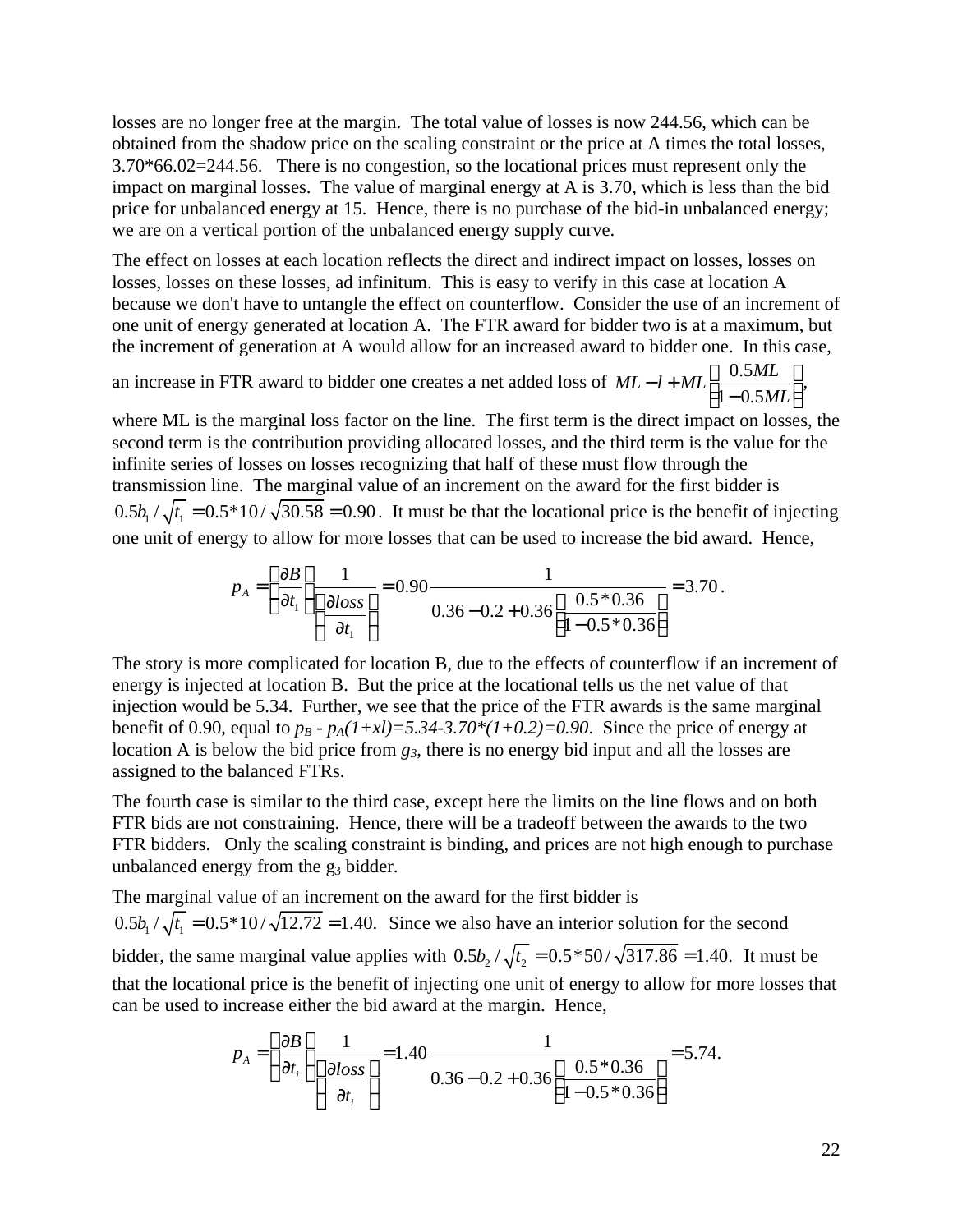However, because the curvature of the bid functions is not the same and both awards are unconstrained by the bid maximum, increasing the availability of loss energy at A would change the mix of the FTR awards.

Again, the story is more complicated for location B, due to the effects of counterflow if an increment of energy is injected at location B. The locational prices at A and B of 5.74 and 8.29, respectively, capture the total impact on losses. The price of the FTR awards is the marginal benefit of 1.40, equal to  $p_B$  -  $p_A(1+xI)=8.29-5.74*(1+0.2)=1.40$ . The locational price at A still does not support any award to *g3*.

Finally, the last case reduces the loss allocation parameter *l* to reduce the imputed supply of free losses. This is enough to make it attractive to accept some of the unbalanced energy bid. Given the assumed constant bid price, this necessarily means that the price at location A must be 15. The input from  $g_3$  is 1.08. Since the balanced FTR bids are no longer providing free losses at the margin, the size of the award goes down and the price goes up. However, the same pricing interpretation applies. The price of the FTR awards is the marginal benefit of 1.85, equal to  $p_B$ *pA(1+xl)=18.35-15.00\*(1+0.1)=1.85*.

In the last case, we have ignored how bidders would change their bids if we assigned a different allocation factor *l* for the assignment of losses. A lower factor should reduce the risk and increase the value of the FTR, thereby raising the bid and mitigating or eliminating the reduction in the size of the award.

In summary, the prices seem to have natural and sensible interpretations. The change in locational prices could be abrupt as the scaling constraint binds, which reflects the movement from implicitly free losses to expensive losses at the margin. But the value of the FTRs, which is the difference in the locational prices, should not be as dramatically affected.

# **IV. EXTENSIONS OF FTRs TO A NETWORK**

The analysis of FTRs with losses becomes less transparent in the case of a network with loop flows. Here we approach the problem by illustrating the auction idea and the application of the rights in the simpler case of a loss-less DC-Load framework and transmission congestion contracts (TCCs). With this as background, we take the same examples to introduce losses and FTRs that include loss payments.

# **A. TCCs in a Network**

Consider first the case of TCCs for congestion only in a pure DC-Load model where we ignore losses. A three bus example network illustrates the elements of a concurrent auction of TCCs. Here the three buses are connected by three identical lines. There is only one constraint which limits the flow of power on the line between buses 1 and 3 to a maximum of 600 MW.

The various actors in the market have identified two types of TCCs that would have value, from bus 1 to bus 3 and from bus 2 to bus 3. The assumption is that there are many bidders with different maximum evaluations of the amount they would pay for the respective TCCs. These evaluations become bids in the concurrent auction. The collection of all the bids appears as a bid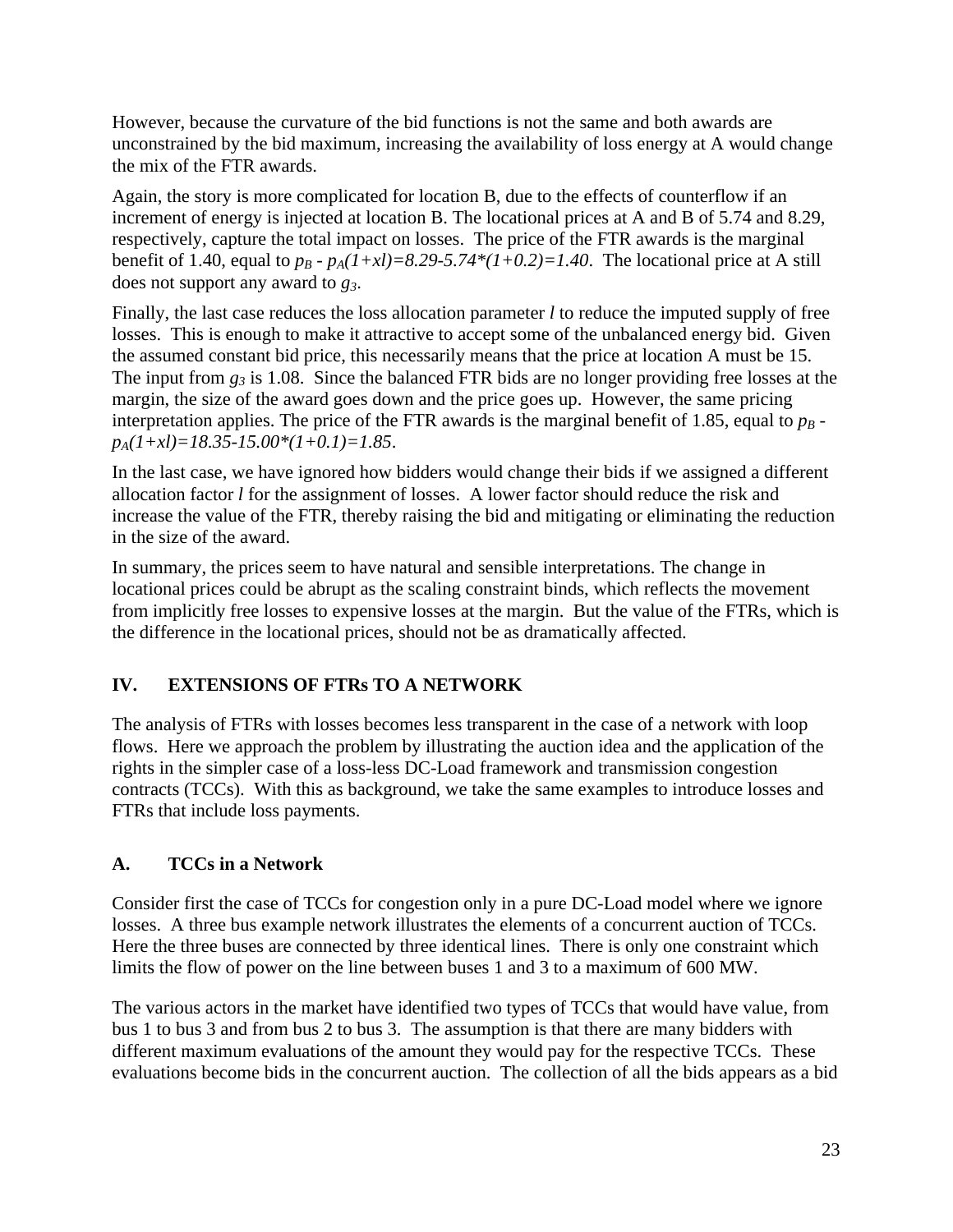curve for each type of TCC. For simplicity, the bids are assumed to be the same for both types of TCCs, but any bids would be allowed.



The three bus example is the simplest case that includes the effects of loop flow and network interactions. However, there is no necessary connection between the definition of the TCCs and the ownership of the lines between buses. The example could be expanded by adding other lines and buses. The TCCs would still be defined from one bus and to another bus, without any requirement that there be a direct link between the two buses.

Here the highest bid is at \$60 per MW, and the bid prices decline to zero at the level of 1200 MW. The objective is to find the combination of awards that maximizes the area under the bid curves, which is the sum of the value of the successful bids. In principle, all the transmission capacity could be awarded to TCCs from either source. If all the TCCs came from bus 1, then the line limit would constrain and the maximum award possible would be 900 MW with a price of \$15. The value would be the area under the bid curve,  $15(900) + 45(900)/2 = $33,750$ . If all 1200 MW of bids for TCCs from bus 2 were accepted, the price for these would be zero and there would be excess capacity. The value for these awards would be the area under the bid curve,  $0(1200) + 60(1200)/2 = $36,000$ . Neither extreme would provide the highest valued use of the transmission grid. However, the concurrent auction formulation takes into consideration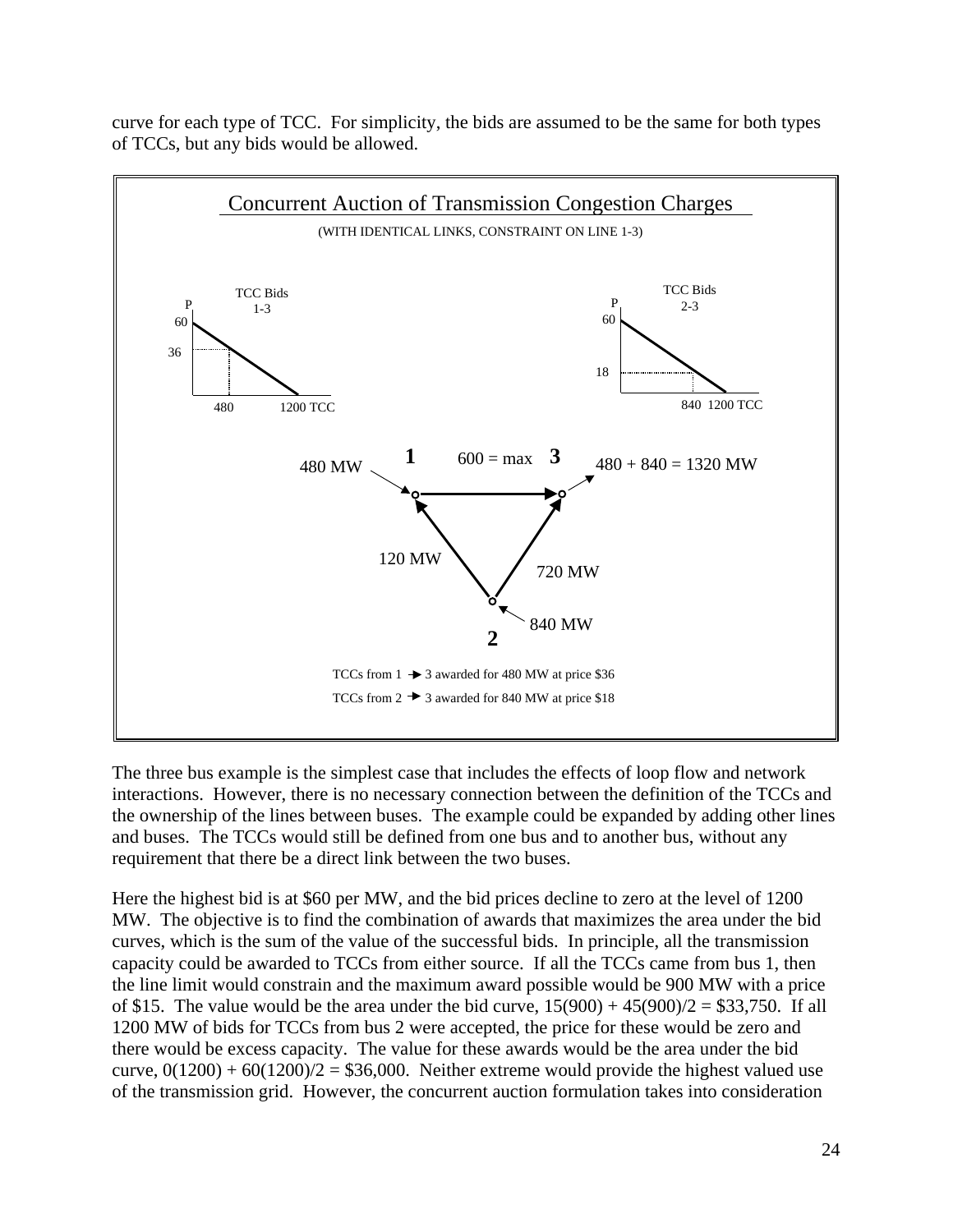all the bids and the interactions in the network to find the maximum value award and the associated market clearing prices for the TCCs.

The result of the concurrent auction in the figure awards 480 MW for TCCs from bus 1 to bus 3 and 840 MW of TCCs from bus 2 to bus 3. The market clearing prices for the respective TCCs are \$36 and \$18. The value for these awards would be the area under the bid curves,  $36(480) +$  $24(480)/2 + 18(840) + 42(840)/2 = $55,800$ . In this simple case, the ratio of the prices is just the inverse of the tradeoff between the two types of TCCs. In order to maintain feasibility, given the constraint on the line from 1 to 3, each MW from bus 1 to bus 3 displaces 2 MW from bus 2 to bus 3.



The existence of the TCCs tells us nothing about the total price of power that might be arranged under contract or that would be determined in the spot market. Apparently the winning TCC bidders believe the average differences in the prices between buses will be at least as large as the concurrent auction award prices. However, with these TCCs in place, the holders would have a perfect hedge for the spot price of transmission congestion. If the spot price of transmission is high, then the TCC congestion payment would compensate the holder for the spot price. However, the spot price of transmission could be higher or lower than the cost of the TCC.

For example, suppose that the actual dispatch conditions conform to those in where economic dispatch leads to much of the load at bus 3 being supplied by generation at bus 3 with a cost of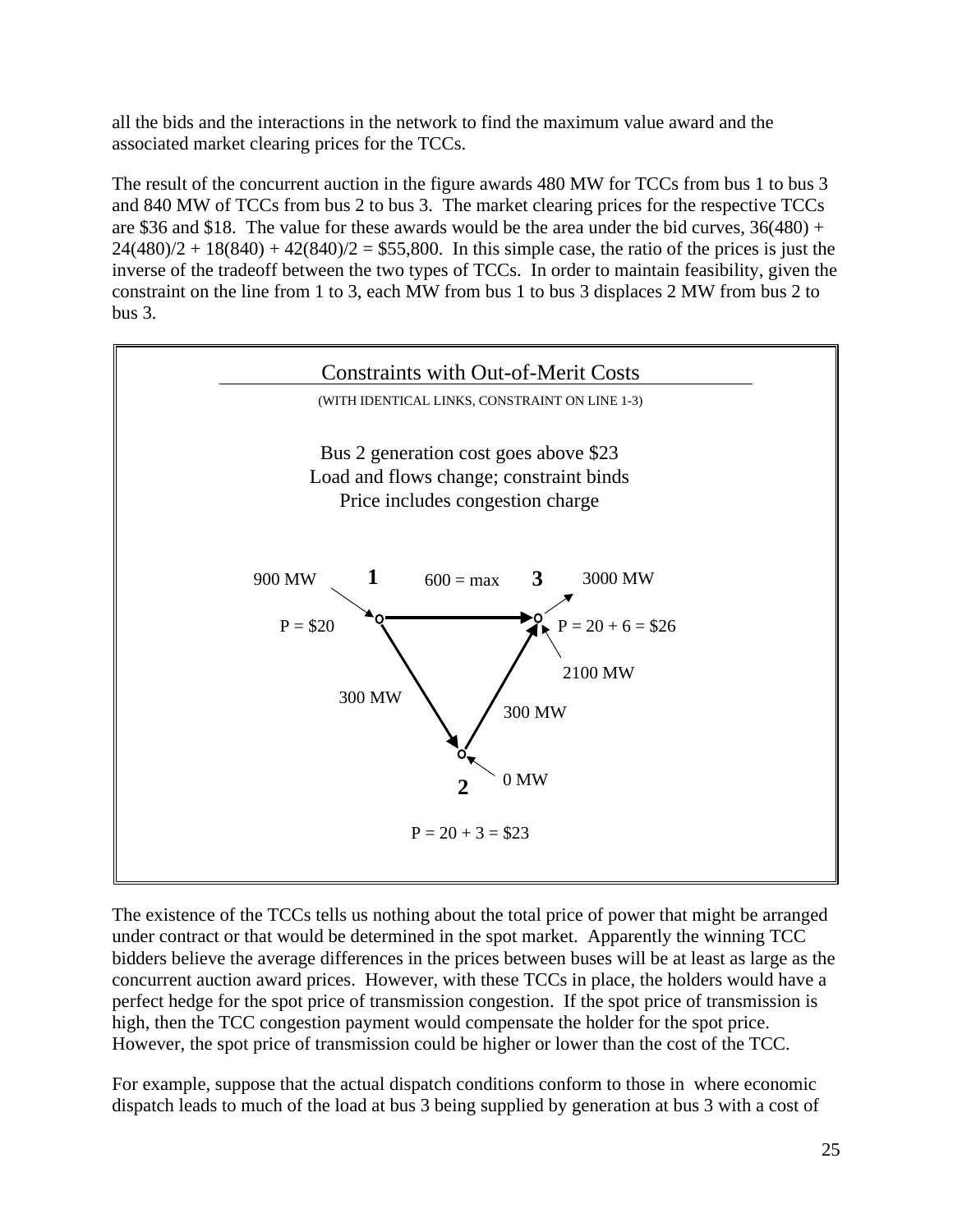\$26. Here the generation at bus 2, where the opportunity cost is \$23, is too expensive to run, and the remaining generation at bus 1 is supplied at a price of \$20.

Everyone using the transmission grid is paying at these short-term prices. Those buying and selling through the ISO employ the appropriate locational prices. Those transmitting power from one bus to another pay the spot price of transmission equal to the difference in the locational prices. The total net usage charge collected by the ISO is  $3000(26) - 2100(26) - 900(20) =$ \$5,400. The difference in congestion charges between bus 1 and bus 3 is \$6, requiring a payment of 480(6) to the holders of TCCs from bus 1 to bus 3. The difference in congestion charge from bus 2 to bus 3 is \$3, requiring a payment of 840(3) to the holders of TCCs from bus 2 to bus 3. The total payment to TCC holders is  $480(6) + 840(3) = $5,400$ . Hence, as shown in the accompanying table, the total congestion payments for use of the grid are large enough to pay the TCC obligations, even though the dispatch and economic conditions have changed.

| <b>System Operator Revenues</b> |          |       |              |  |  |  |
|---------------------------------|----------|-------|--------------|--|--|--|
|                                 | Quantity | Price | \$           |  |  |  |
| Bus 1                           | 900      | 20    | (\$18,000)   |  |  |  |
| Bus 2                           | 0        | 23    | \$0          |  |  |  |
| Bus 3                           | 2100     | 26    | $(\$54,600)$ |  |  |  |
| Bus 3                           | $-3000$  | 26    | \$78,000     |  |  |  |
| <b>TCC 1-3</b>                  | 480      | 6     | $(\$2,880)$  |  |  |  |
| <b>TCC 2-3</b>                  | 840      | 3     | $(\$2,520)$  |  |  |  |
| Net Total                       |          |       | \$0          |  |  |  |

For the holders of TCCs from bus 1 to bus 3, the effective cost of power delivered at bus 3 is \$20, the same as the price at bus 1; for the holders of TCCs from bus 2 to bus 3, the effective cost of power delivered to bus 3 is \$23 cents, the same as the price at bus 2. The holders of the TCCs have a perfect hedge for the spot price of transmission congestion. Of course, in this case the holders paid more for the TCCs than they were worth for this particular dispatch. With economic conditions changing, presumably there would be other periods when congestion could be greater than the price paid for the TCC. Whether the average congestion costs would justify the price of the long-term protection is uncertain, and would be a business risk in the competitive market. However, the TCC holders would be assured of getting what they paid for: long-term protection from the uncertain congestion costs of transmission, no matter what the changing pattern of the loads.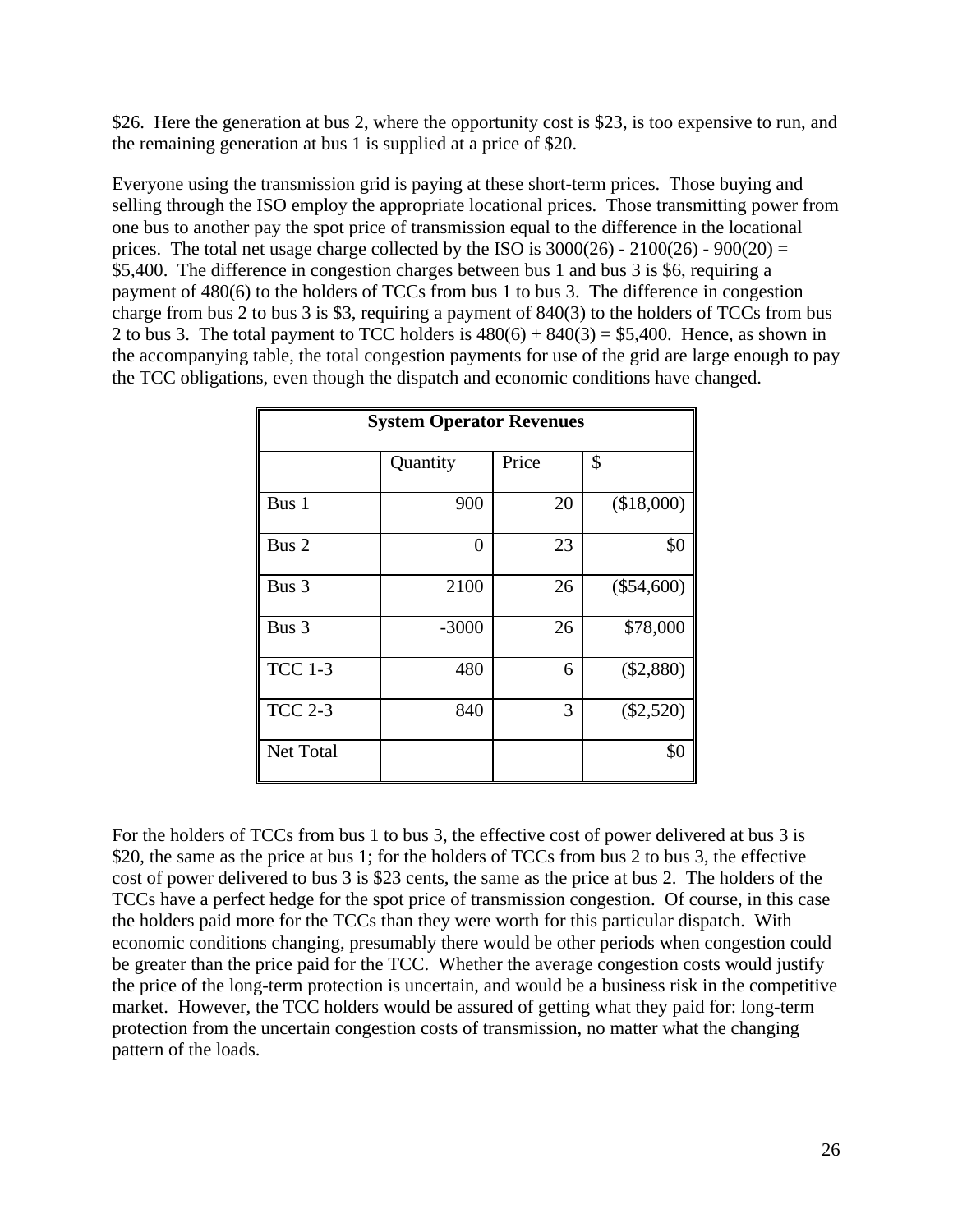#### **B. FTRs in a Network**

 $\overline{a}$ 

We can now compare this example with the changes that would apply to incorporate losses and provide Financial Transmission Rights (FTRs) that would include a hedge for the price of losses. In this case, we would modify the original auction and the award of FTRs to incorporate the effect of losses. Using the same line parameters and the same limit on the average flow through the line connecting buses 1 and 3, we apply a version of a DC-Load model with losses included at the source and destination bus for each line.<sup>9</sup>

We need to change the FTRs that are awarded to reflect the effect of losses. The FTRs are treated as obligations. For sake of illustration, we assume that there are two types of FTRs. The FTRs between buses are balanced with the same inputs and outputs. The remaining FTRs provide for energy to meet losses, and are obligations to provide a certain amount of power at a bus.

For simplicity, we suppress the details of the auction and suggest a set of feasible FTRs that would be similar to the TCCs above. As shown in the figure, with the same line capacity, recognition of transmission losses reduces the capacity for FTRs. Here we assume that the FTRs for 840 MW between buses 2 and 3 can be allocated. However, with these FTRs, the maximum that remains available between buses 1 and 3 is 370 MW.

The per unit reactance is 0.002 and the resistance is 0.0002. Line losses are a quadratic function of the flows (with flow z, line loss  $\approx 0.000202z^2$ ) with half the losses on the line included as apparent loads in at the source and sink buses, respectively, in the DC-Load formulation.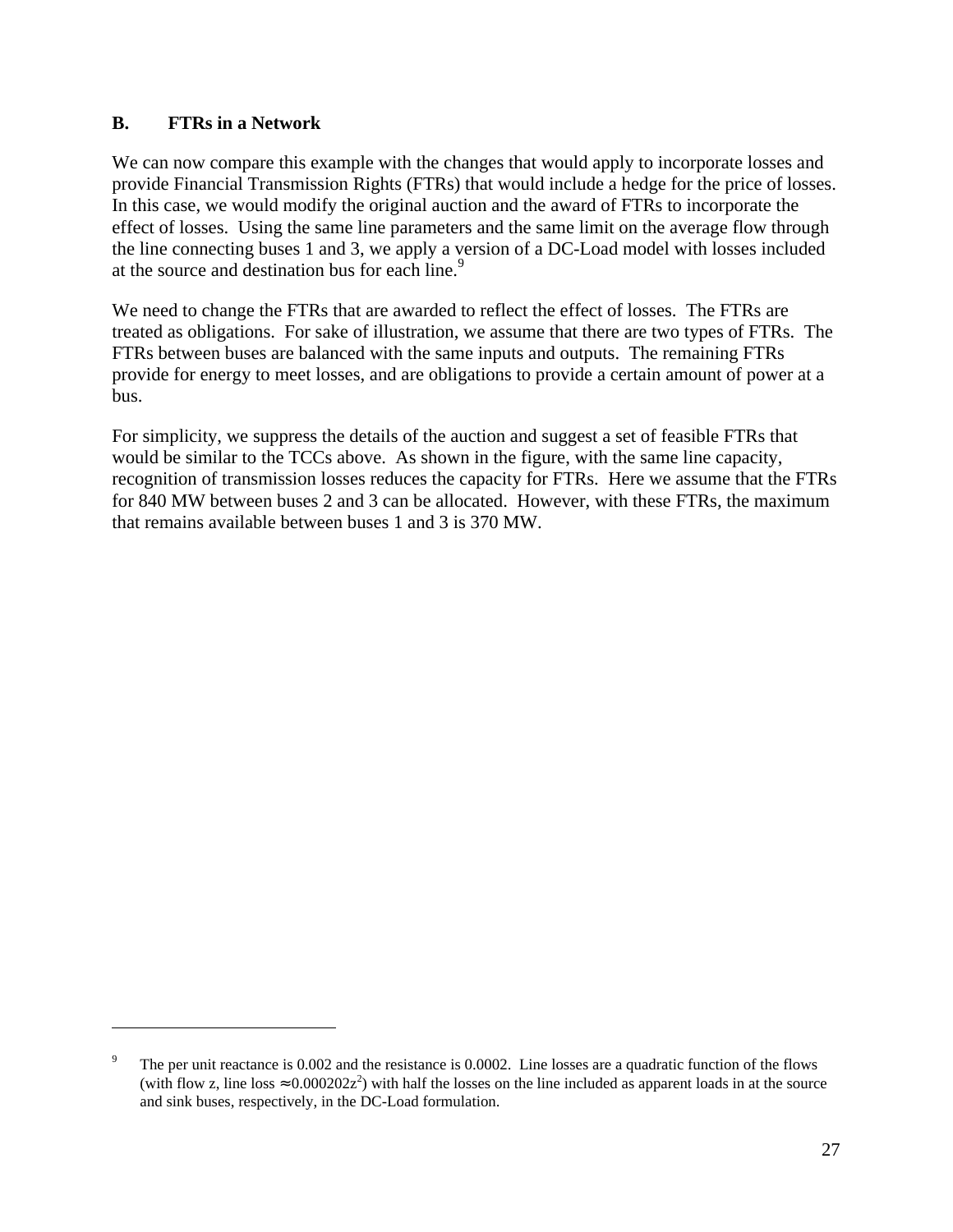

In addition, the balanced FTRs with equal inputs and outputs must be combined with FTRs at bus 1 to provide the 172 MW of losses that would accompany these flows. The combined set of FTRs, between and at buses, is feasible and yields the line flows shown in the figure.

As before, the normal operation of the system need not match the pattern of the FTRs. Suppose, for example, that the actual dispatch follows the pattern in the accompanying figure. Here there is a total load of 3000 MW, as before with the TCCs. However, now the generation input of 3109 MW includes 109 MW of losses.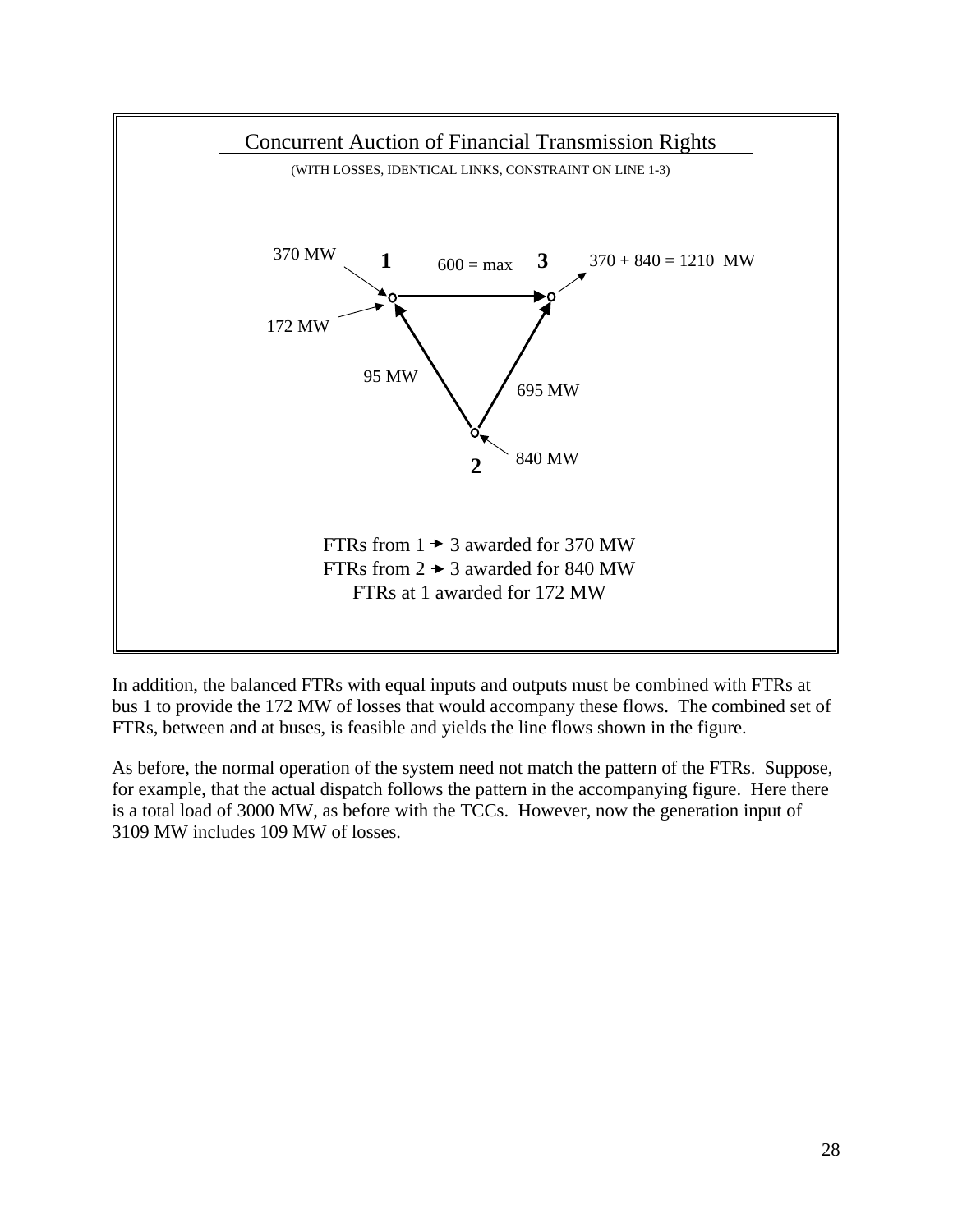

The pricing assumptions are designed to match closely the aggregate prices in the example without losses. In this case, the marginal losses account for most of the difference in prices across locations. The figure shows the decomposition of prices into marginal generation at the reference bus price, marginal losses and marginal congestion. Hence, the marginal losses at bus 2 yield a loss price component of \$2.67. The balance of \$0.23 is the congestion component. The corresponding decomposition at bus 3 has a generation reference price of \$20, plus a marginal loss price of \$5.5 and a congestion price of \$0.5 for a total of \$26.

In this case, the payments under the FTRs do not exhaust the transmission rents, and there is a net residual of \$1,513. This reflects the combined effect of the difference between the marginal and average cost of losses and the higher relative losses in the case of the actual dispatch compared to the FTRs system flows. The detailed summary of the net payments appears in the accompanying table.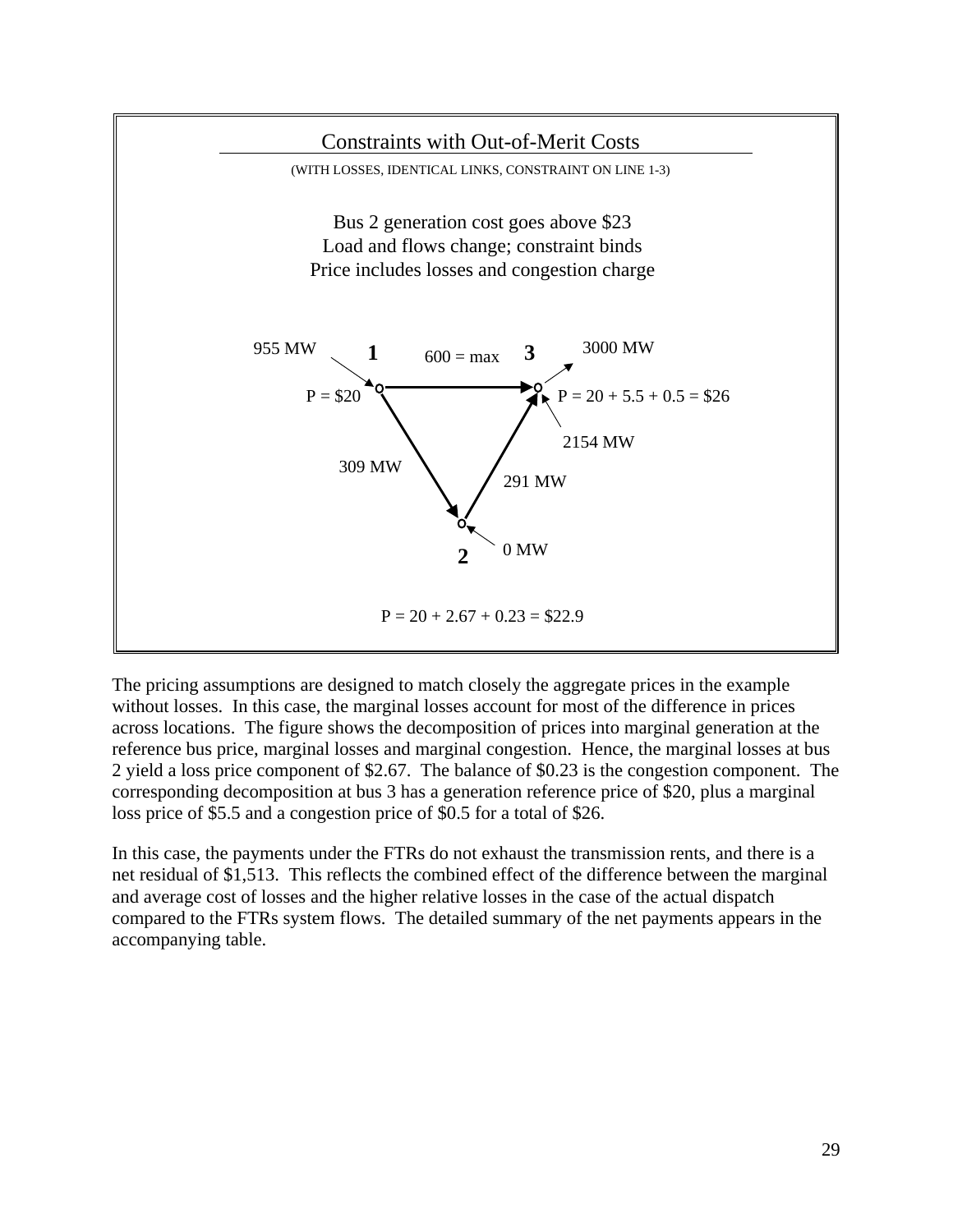| <b>System Operator Revenues</b> |          |       |              |  |  |  |
|---------------------------------|----------|-------|--------------|--|--|--|
|                                 | Quantity | Price | \$           |  |  |  |
| Bus 1                           | 955      | 20    | (\$19,100)   |  |  |  |
| Bus 2                           | 0        | 22.9  | \$0          |  |  |  |
| Bus 3                           | 2154     | 26    | $(\$56,004)$ |  |  |  |
| Bus 3                           | $-3000$  | 26    | \$78,000     |  |  |  |
| <b>FTR 1-3</b>                  | 370      | 6     | $(\$2,220)$  |  |  |  |
| <b>FTR 2-3</b>                  | 840      | 3.1   | $(\$2,604)$  |  |  |  |
| FTR at 1                        | 172      | 20    | \$3,443      |  |  |  |
| Net Total                       |          |       | \$1,513      |  |  |  |

For purposes of further comparison, we could take the reverse case with a set of feasible FTRs that closely match a dispatch with no generation at bus 2, and then have a pattern of flows that include a heavy generation at bus 2. Using this as the allocated set of FTRs, we can illustrate the impact on revenues when the actual dispatch losses turn out to be greater than the losses accounted for in the FTRs.

The corresponding set of feasible FTRs appear in the following figure. The FTRs between buses 1 and 3 amount to 846 MW. There are no FTRs between buses 2 and 3. The final requirement is for the FTRs at bus 1 in the amount of 109 MW to meet the requirements for losses.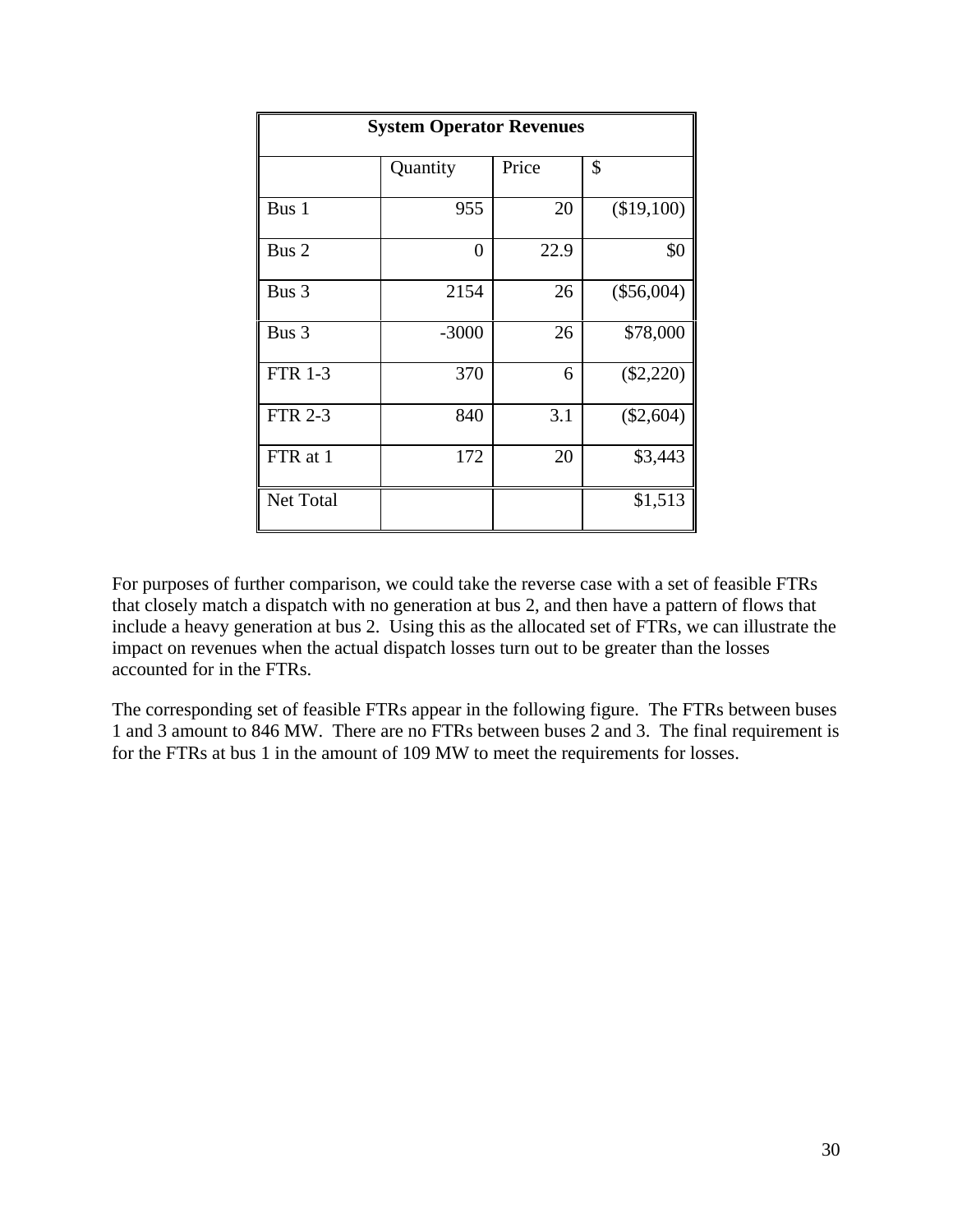

Suppose that the actual dispatch now follows the pattern in the next figure. Here we have the case where the cost of generation at bus 3 has risen, and 840 MW of available generation at bus 2 is now competitive at the opportunity cost price of \$29. The remaining transported power comes from bus 1, up to the limits of transmission capacity. The generation at bus 1 is 542 MW. Total generation in this case is 3172 MW, including losses of 172 MW.

The decomposition of prices reveals the increased importance of congestion costs. At bus 3, for example, the price consists of the reference bus generation price of \$20, plus \$5.5 for the cost of marginal losses, and \$24.5 in congestion rents for a total of \$50. At bus 2, the marginal losses contribution is negative, -\$0.7, reflecting the fact power is flowing from bus 2 to bus 1 along the line and increased load at bus 2 would reduce total losses. The congestion cost component of \$9.7 raises the total opportunity cost price at bus 2 to \$29.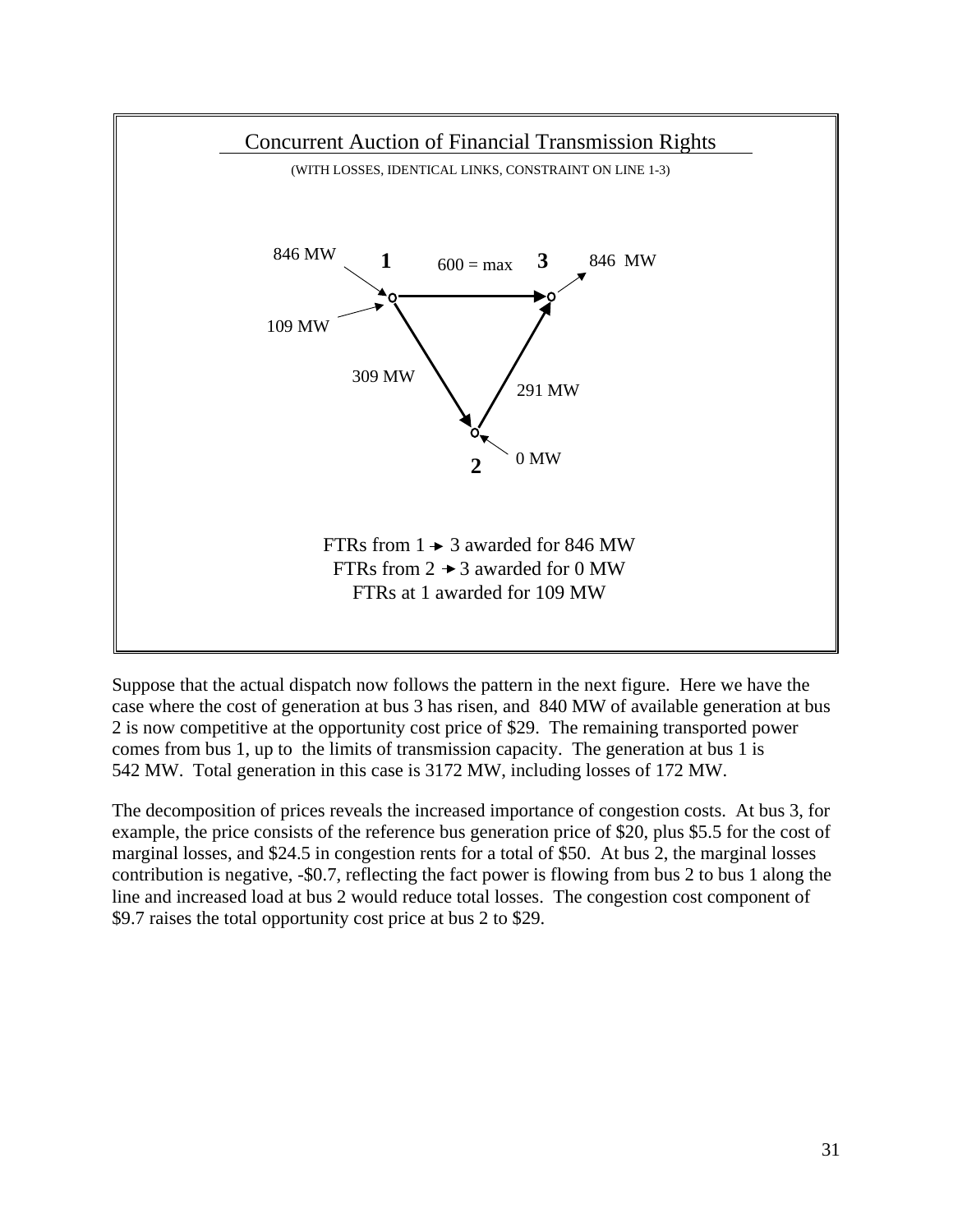

The FTRs guarantee the same net effect for those who hold them. Hence, for the holders of the 846 MW of FTRs between buses 1 and 3, the average price of the delivered energy for the 846 MW is \$20, the same price as at bus 1.

Even though the losses in this dispatch are greater than those for the set of FTRs, it is still true that the net payments residual to the ISO is positive. The corresponding table summarizing the payments follows.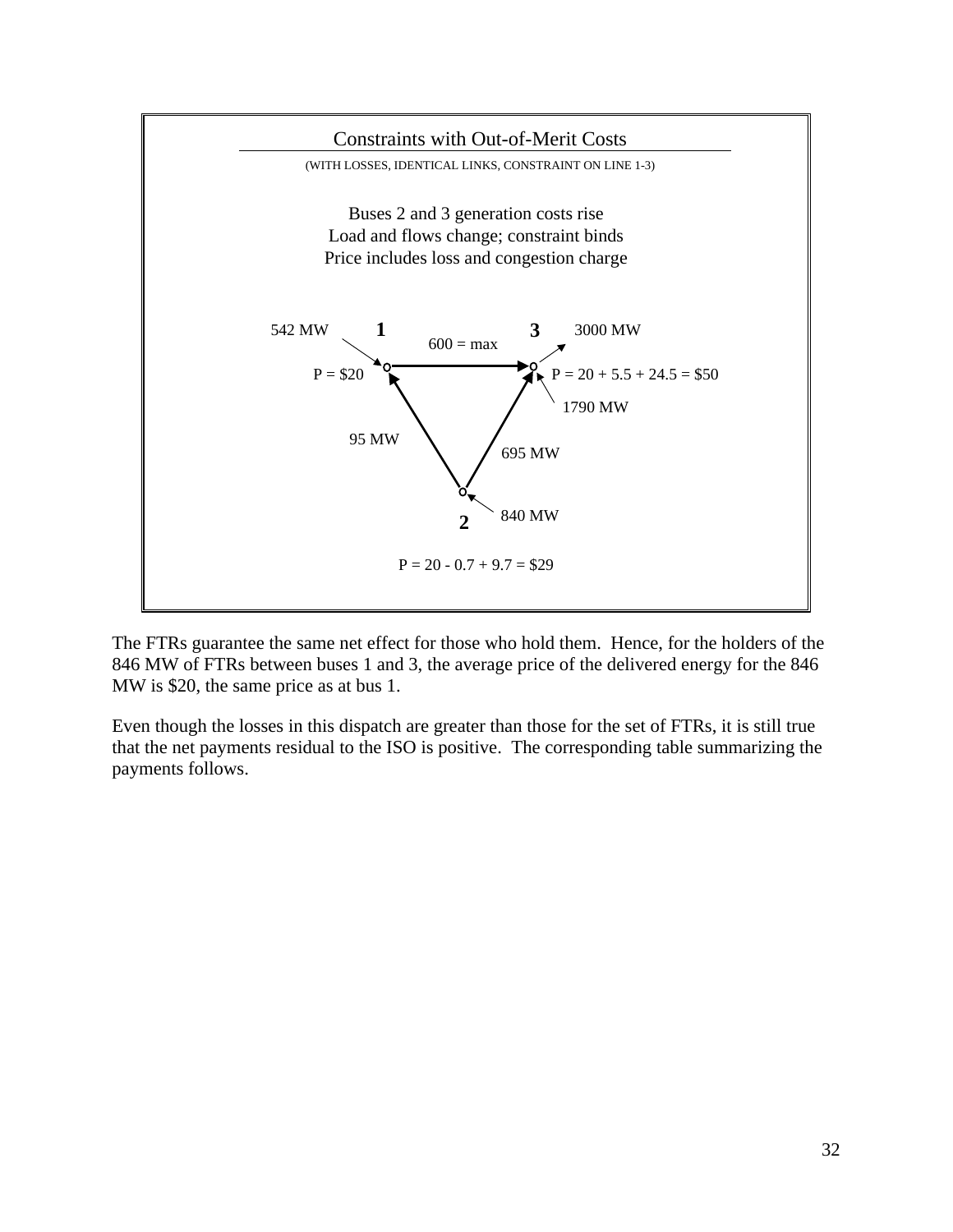| <b>System Operator Revenues</b> |                |       |              |  |  |  |
|---------------------------------|----------------|-------|--------------|--|--|--|
|                                 | Quantity       | Price | \$           |  |  |  |
| Bus 1                           | 542            | 20    | (\$10,843)   |  |  |  |
| Bus 2                           | 840            | 29    | $(\$24,360)$ |  |  |  |
| Bus 3                           | 1790           | 50    | $(\$89,501)$ |  |  |  |
| Bus 3                           | $-3000$        | 50    | \$150,000    |  |  |  |
| <b>FTR 1-3</b>                  | 846            | 30    | $(\$25,380)$ |  |  |  |
| <b>FTR 2-3</b>                  | $\overline{0}$ | 21    | \$0          |  |  |  |
| FTR at 1                        | 109            | 20    | \$2,182      |  |  |  |
| Net Total                       |                |       | \$2,099      |  |  |  |

The net residual is small, but positive. In general, in the model including losses, with the dispatch different than the allocation of FTRs, the net residual will be positive.

#### **C. FTR Auction in a Network**

The previous FTR examples assume the results of the FTR allocation in order to allow for simple comparison with the case of the TCCs. However, if we took the same bids as in the TCC case, but applied them to the more general auction of FTRs, the awards would change in more than assumed in the simple illustration.

This section provides another set of FTRs and the associated evaluation of the revenue adequacy of the results. In this case, the FTRs are found by actually solving for the accompanying optimal FTR awards given the accompanying bids. Here the corresponding auction conditions look like those for the TCC auction above. The principle difference in the bids is the requirement to identify the unbalanced FTRs. Here, we assume that the unbalanced FTRs are offered at bus 1 at a price of \$40.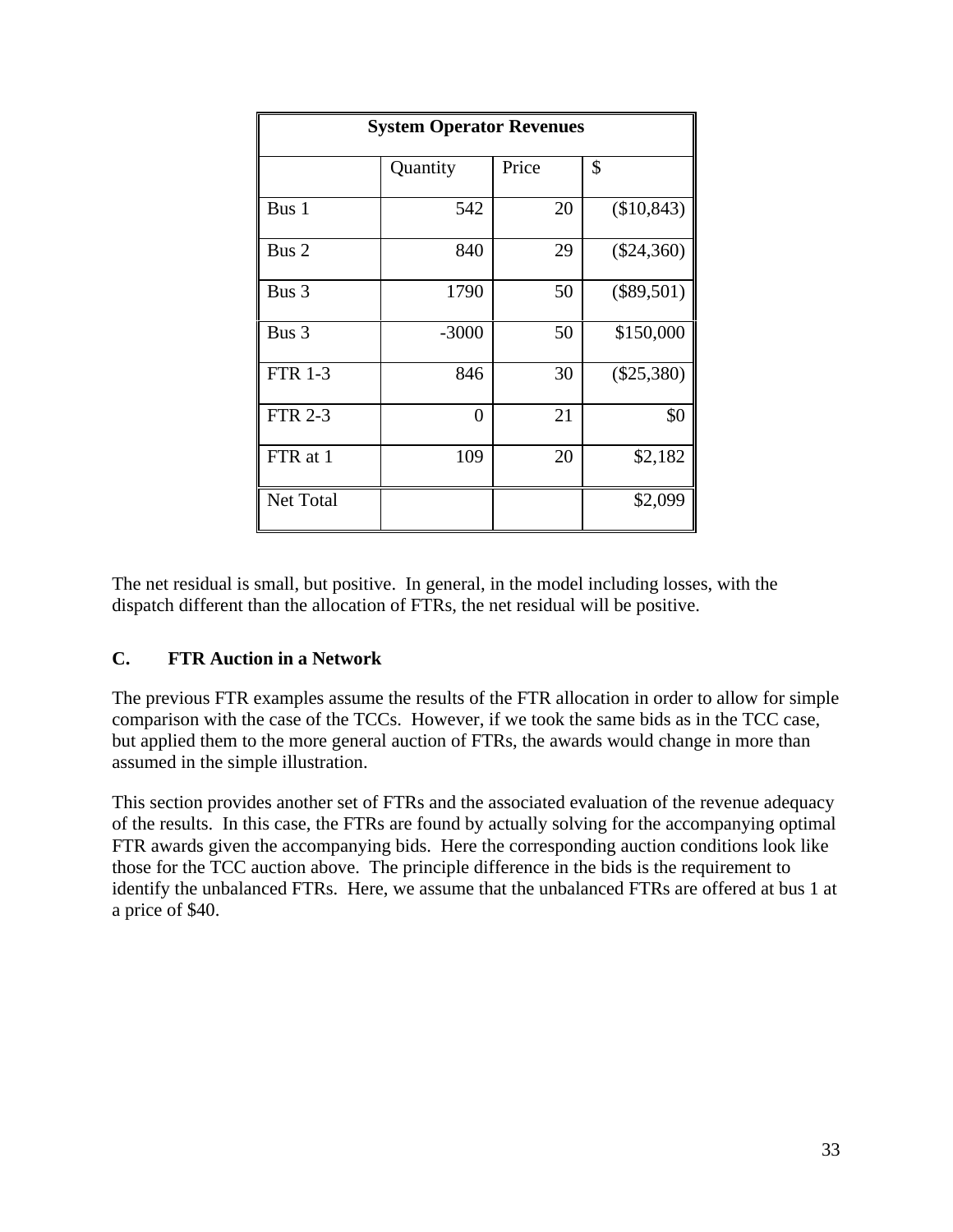![](_page_35_Figure_0.jpeg)

The solution of the FTR auction appears in the accompanying figure.<sup>10</sup> Given the same bids as before, the balance shifts towards the FTRs from bus 1 to bus 3, and the cost of FTRs from bus 2 to bus 3 goes up compared to the TCC example.

The pattern of payments under a different dispatch can be examined as before. In the case with the actual dispatch constrained at higher prices, the corresponding summary of the payments appears in the accompanying table.

 $\overline{a}$ 

<sup>&</sup>lt;sup>10</sup> The solution obtained using the DC load model with losses, adapted to have balanced FTRs for some of the bidder. (Model DCFTR 3.07)